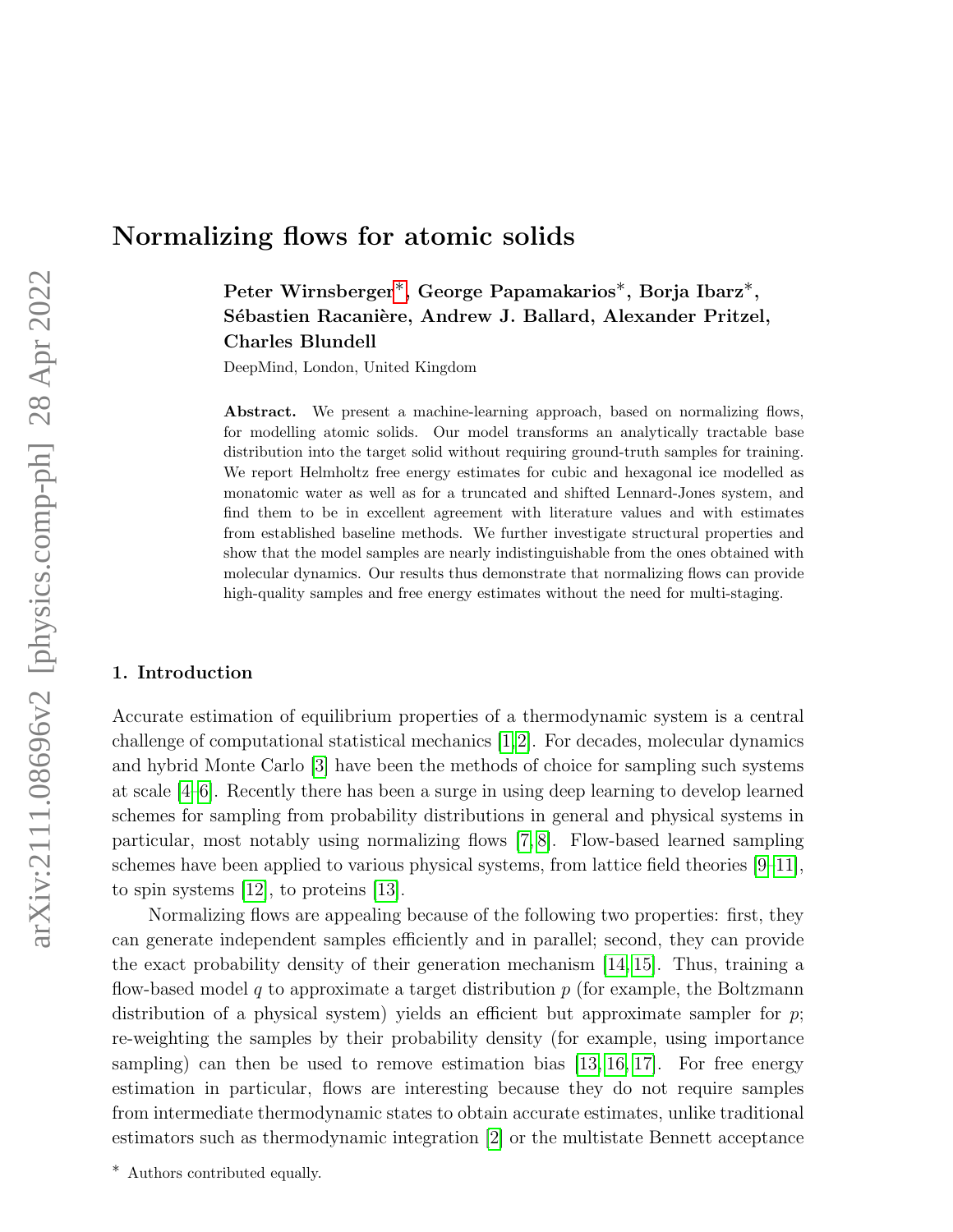ratio (MBAR) method [\[18\]](#page-10-5). Instead, the flow model can be used as part of a targeted estimator [\[11,](#page-9-8) [12,](#page-9-9) [19–](#page-10-6)[24\]](#page-10-7) which was demonstrated to be competitive to MBAR in terms of accuracy when applied to a small-scale solvation problem [\[21\]](#page-10-8).

Despite their appeal for both sampling and free energy estimation of atomistic systems, constructing and training flow-based models that can rival the accuracy of already established methods remains a significant challenge. One of the reasons is that for simple re-weighting schemes such as importance sampling to be accurate in high dimensions, the model  $q$  must be a very close approximation to the target distribution  $p$ , which is hard to achieve with off-the-shelf methods. Even for common benchmark problems of identical particles, such as a Lennard-Jones system [\[2\]](#page-9-1), successful training has thus far been demonstrated for small system sizes of up to tens of particles (for example, 38 particles in Ref. [\[13\]](#page-10-0), 13 particles in Ref. [\[25\]](#page-10-9)), requiring ground-truth samples from  $p$  to train in all cases. Addressing this limitation is crucial for scaling up flow-based methods to systems of interest in statistical mechanics.

In this work, we propose a flow model that is tailored to sampling from atomic solids of identical particles, and we demonstrate that it can scale to system sizes of up to 512 particles with excellent approximation quality. The model is trained to approximate the Boltzmann distribution of a chosen metastable solid by fitting against a known potential energy function. Training uses only the energy evaluated at model samples, and does not require samples from the Boltzmann distribution as ground truth. We examine the quality of the learned sampler using a range of sensitive metrics and estimate Helmholtz free energies of a truncated and shifted Lennard-Jones system (FCC phase) and of ice I (cubic and hexagonal) using a monatomic model [\[26\]](#page-10-10). Comparison with baseline methods shows that our flow-based estimates are highly accurate, allowing us to resolve small free energy differences.

## 2. Method

We begin by considering a system of  $N$  identical particles interacting via a known energy function U and attached to a heat bath at temperature  $T$ . The equilibrium distribution of this system is given by the Boltzmann distribution

$$
p(x) = \frac{1}{Z} \exp[-\beta U(x)],\tag{1}
$$

where x denotes a point in the  $3N$ -dimensional configuration space,  $Z$  $\int dx \exp[-\beta U(x)]$  is the partition function,  $\beta = 1/k_BT$  is the inverse temperature and  $k_B$  is the Boltzmann constant. Our aim is to build and train a flow model that can accurately approximate p, for atomic solids in particular.

## 2.1. Flow models

A flow model is a probability distribution q defined as the pushforward of an analytically tractable base distribution  $b$  through a flexible diffeomorphism  $f$ , typically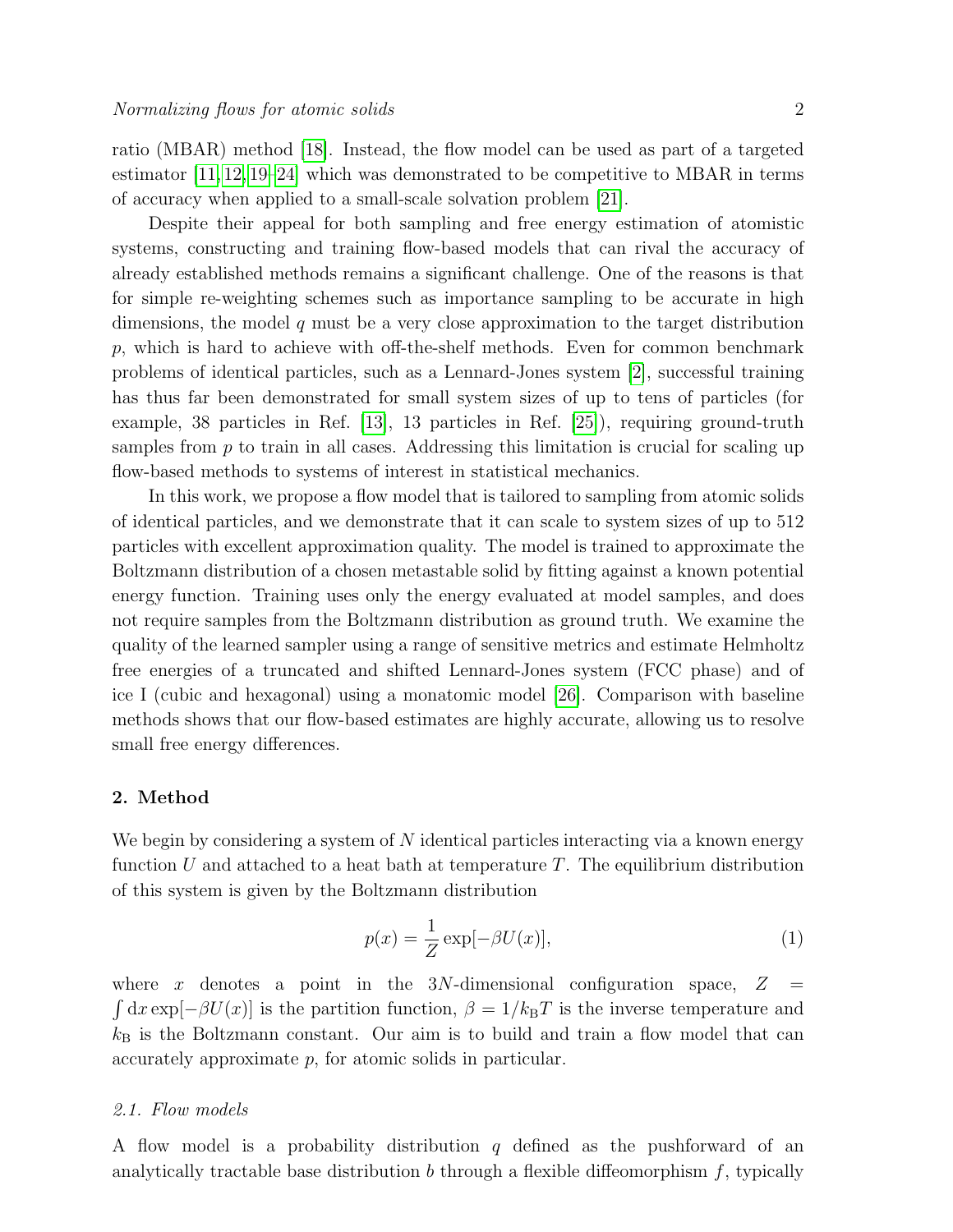parameterized by neural networks  $[14,15]$  $[14,15]$ . Independent samples from q can be generated in parallel, by first sampling z from b and taking  $x = f(z)$ . The probability density of a sample can be obtained using a change of variables,

$$
q(x) = b(z) |\det J_f(z)|^{-1},
$$
\n(2)

where  $J_f$  is the Jacobian of f.

We can train q to approximate  $p$  by minimizing a loss function that quantifies the discrepancy between  $q$  and  $p$ . In this work, we use the following Kullback–Leibler divergence as the loss function

<span id="page-2-0"></span>
$$
D(q||p) = \langle \ln q(x) - \ln p(x) \rangle_q
$$
  
=  $\langle \ln q(x) + \beta U(x) \rangle_q + \ln Z$   
=  $\langle \ln b(z) - \ln |\det J_f(z)| + \beta U(f(z)) \rangle_b + \ln Z.$  (3)

Since  $\ln Z$  is a constant with respect to the parameters of q, it can be ignored during optimization. The expectation in the final expression can be estimated using samples from b, so  $D(q||p)$  can be minimized using stochastic gradient-based methods. This loss function is appealing because it does not require samples from  $p$  or knowledge of  $Z$ , and can be optimized solely using evaluations of the energy U.

#### 2.2. Systems and potentials

The systems considered in this work are crystalline solids consisting of N indistinguishable atoms at constant volume and temperature. The crystal is assumed to be contained in a 3-dimensional box with edge lengths  $L_1, L_2, L_3$  and periodic boundary conditions. A configuration x is an N-tuple  $(x_1, \ldots, x_N)$ , where  $x_n = (x_{n1}, x_{n2}, x_{n3})$  are the coordinates of the *n*-th atom and  $x_{ni} \in [0, L_i/\sigma]$  with  $\sigma$  being a characteristic length scale of the system (here the particle diameter). By expressing  $x$  in reduced units,  $Z$ and all probability densities become dimensionless.

The potentials used in this work are invariant to global translations (with respect to periodic boundary conditions) and arbitrary atom permutations. Both of these symmetries are incorporated into the model architecture; that is, we design the base distribution b and the diffeomorphism f such that the density function q is invariant to translations and atom permutations, as well as compatible with periodic boundary conditions. We explain how this is achieved in the following paragraphs.

#### 2.3. Model architecture

Our base distribution b is constructed as a lattice with N sites that have been randomly perturbed and permuted as illustrated in Fig. [1.](#page-3-0) Starting from a lattice  $z_o = (z_{o1}, \ldots, z_{oN})$ , a configuration  $z = (z_1, \ldots, z_N)$  is generated by independently adding spherically-truncated Gaussian noise to each lattice site, followed by a random permutation of all atoms. The truncation is chosen such that no two neighbouring atoms can swap lattice sites, so that after the permutation, all atoms can be traced back to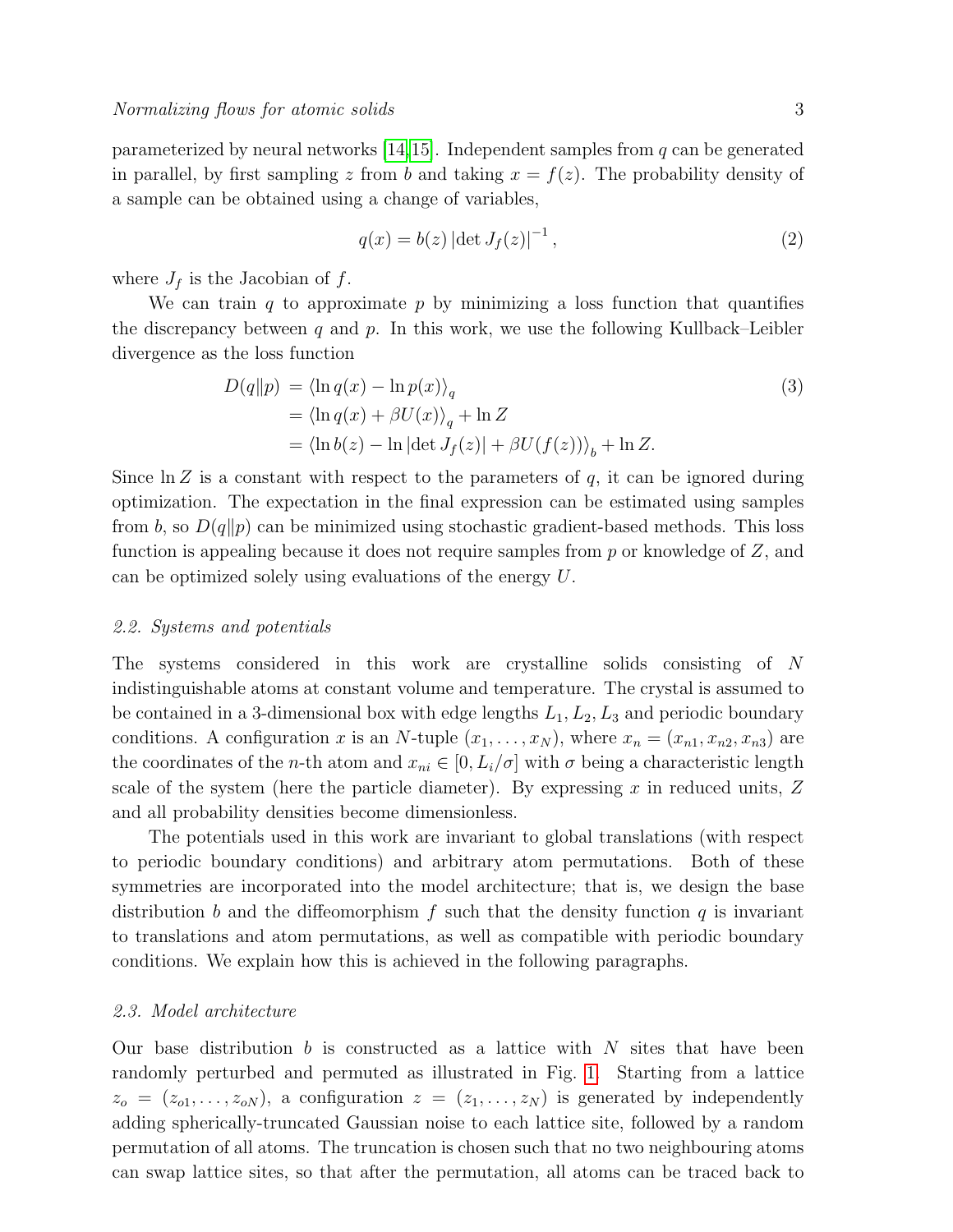

<span id="page-3-0"></span>Figure 1. Illustration of generating samples from the base distribution in 2D: atoms arranged on a lattice (left) are perturbed with truncated Gaussian noise and randomly permuted (right).

the site they originated from. This construction yields a base distribution that can be trivially sampled from, and has a permutation-invariant probability density function that can be evaluated exactly.

Our diffeomorphism  $f$  is implemented as a sequence of  $K$  invertible functions composed such that  $f = f_K \circ \cdots \circ f_1$ . Each function  $f_k$  is parameterized by a separate neural network, whose parameters are optimized by the loss in Eq. [\(3\)](#page-2-0). We implement the functions  $f_k$  using an improved version of the model proposed in Ref. [\[21\]](#page-10-8). In this model, each  $f_k$  transforms element-wise either one or two coordinates of all atoms as a function of all remaining coordinates. The transformation of each coordinate is implemented using circular rational-quadratic splines [\[27\]](#page-10-11), which ensures that the transformation is nonlinear, invertible and obeys periodic boundary conditions. The spline parameters are computed as a function of the remaining coordinates using multiple layers of self-attention, a neural-network module commonly used in language modelling [\[28\]](#page-10-12). Ref. [\[21\]](#page-10-8) showed that a diffeomorphism f parameterized this way is equivariant to atom permutations, which means that permuting the input of  $f$  has the same effect as permuting the output of f. As also shown by Refs.  $[25, 29]$  $[25, 29]$ , the combination of a permutation-invariant base distribution with a permutation-equivariant diffeomorphism yields a permutation-invariant distribution  $q$ , as desired. More implementation details are provided in the Supplementary Material.

Finally, we incorporate the translational symmetry into the above architecture as follows. We fix the coordinates of an arbitrary reference atom (say  $x_1$ ), and use the flow model to generate the remaining  $N-1$  atom coordinates as described above. Then, we globally translate the atoms uniformly at random (under periodic boundary conditions), so that the reference atom can end up anywhere in the box with equal probability. Since the index of the reference atom and its original position are known and fixed, we can reverse this operation in order to obtain the probability density of an arbitrary configuration. This procedure yields a translation invariant probability density function that can be calculated exactly.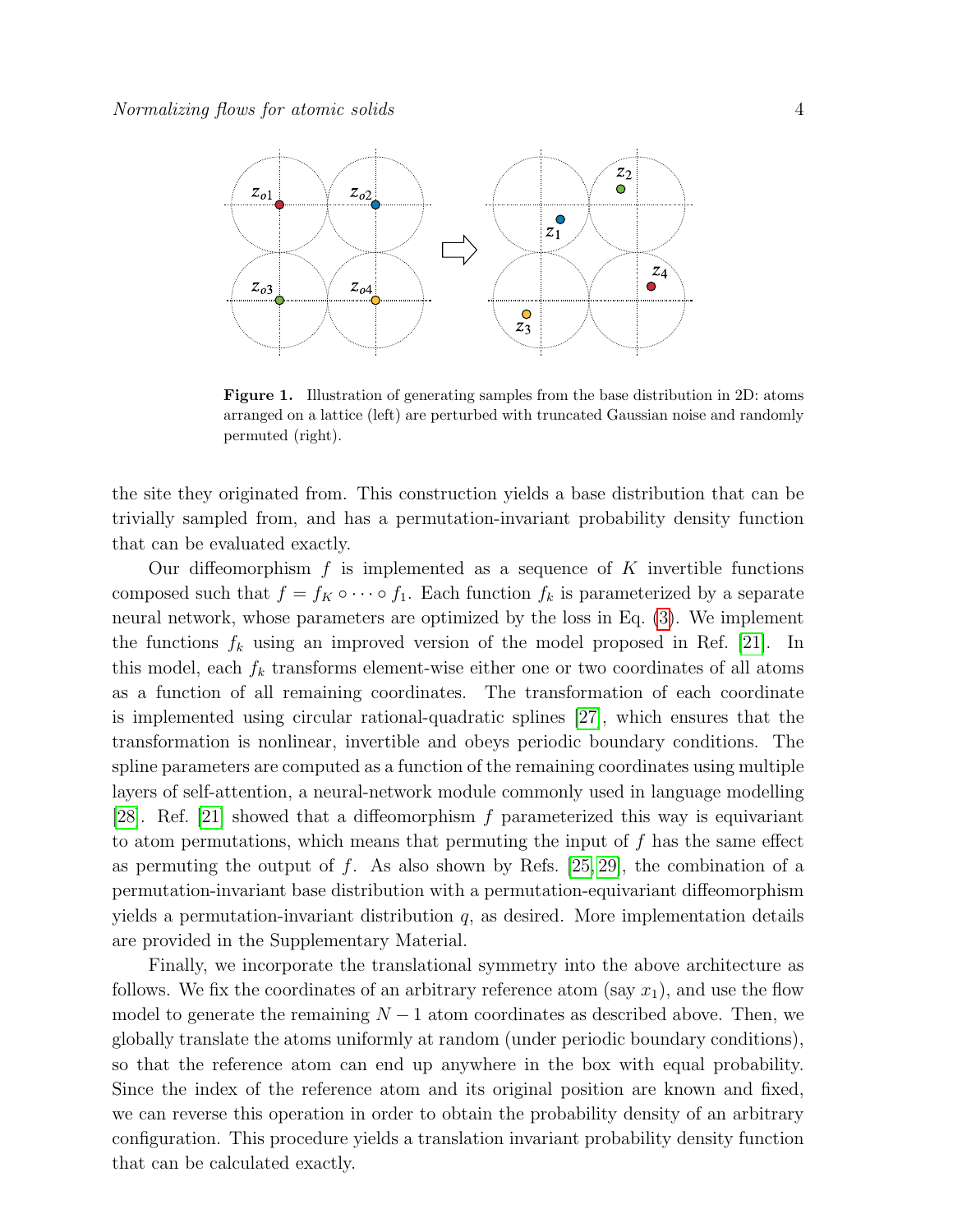

<span id="page-4-0"></span>**Figure 2.** Energy histograms  $(A-B)$  and radial distribution functions  $(C-D)$  of the base distribution, the fully trained model and MD simulation data, for the 500-particle LJ system (left) and the 512-particle cubic ice system (right).

A key feature of our model architecture is that we can target specific crystal structures by encoding them into the base distribution. For example, if we are interested in modelling the hexagonal phase of a crystal, we can choose the lattice of the base distribution to be hexagonal. Empirically, we find that, after training, the flow model becomes a sampler for the (metastable) crystal state that we encode in the base distribution, and does not sample configurations from other states. Thus, by choosing the base lattice accordingly, we can guide the model towards the state of interest, without changing the energy function or using ground-truth samples for guidance.

# 3. Results

We train the models on two different systems. The first is a truncated and shifted Lennard-Jones (LJ) crystal in the FCC phase at reduced temperature and density values of 2 and 1.28, respectively, employing a reduced cutoff of 2.7 as in Ref. [\[30\]](#page-10-14). The second is ice I modelled as monatomic Water (mW) [\[26\]](#page-10-10) in the diamond cubic (Ic) and hexagonal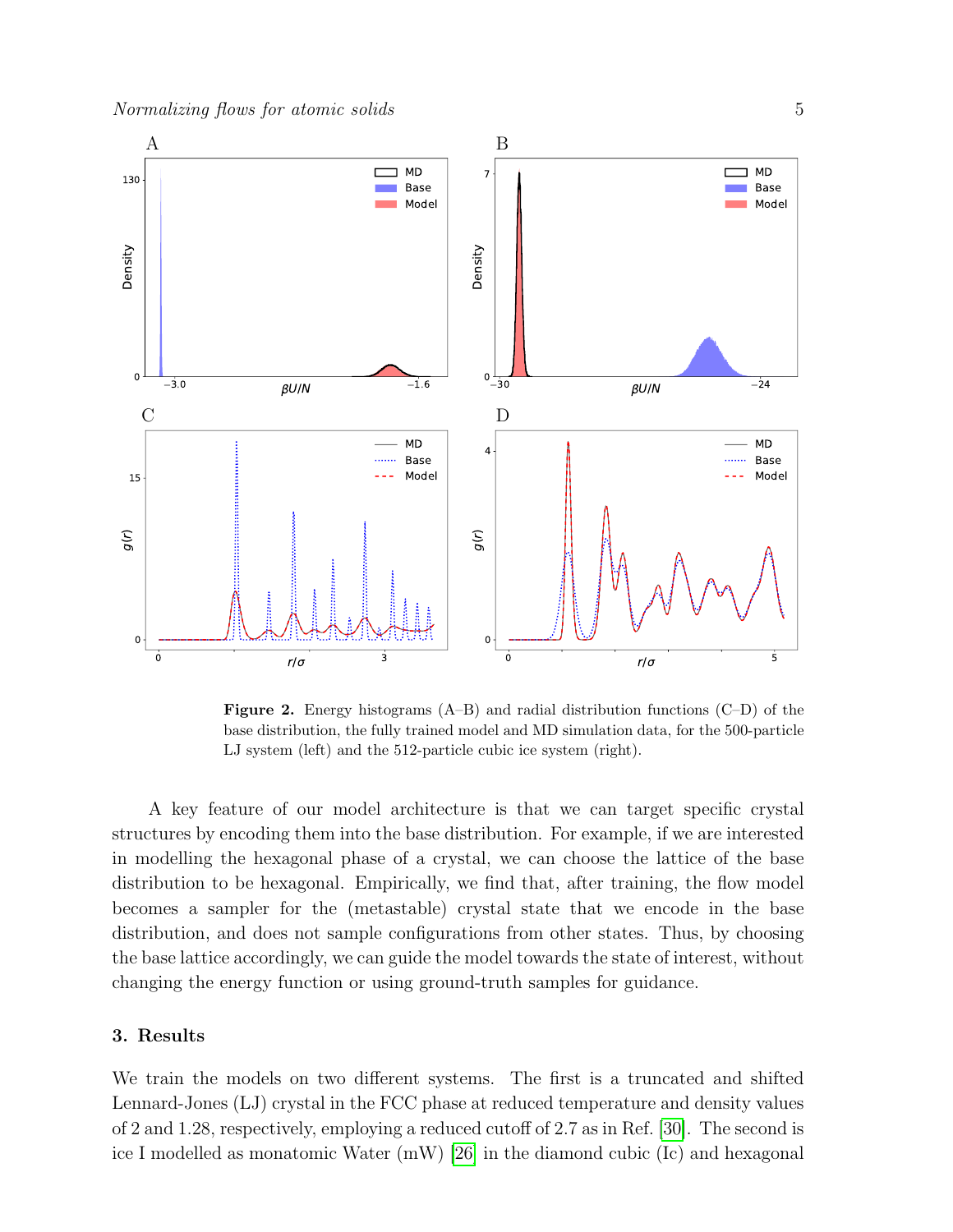

<span id="page-5-0"></span>**Figure 3.** Histograms of averaged local bond order parameter  $q_6$  for 512-particle cubic and hexagonal ice. Solid lines indicate the histograms from MD samples; shaded areas from model samples. The vertical lines mark the maximum and minimum values seen in 1M bond order parameters for each of the two model histograms.

(Ih) phases at a temperature of 200 K and a density of approximately 1.004 g/cm<sup>3</sup> similar to Ref. [\[31\]](#page-10-15). All further simulation details are provided in the Supplementary Material.

Code for reproducing the experiments and pre-trained models are provided at [https://github.com/deepmind/flows\\_for\\_atomic\\_solids](https://github.com/deepmind/flows_for_atomic_solids). The code uses JAX [\[32\]](#page-10-16), Haiku [\[33\]](#page-10-17) and Distrax [\[34\]](#page-10-18) for building and training models.

#### 3.1. Evaluation of model samples

To assess the quality of our trained models, we compare against molecular dynamics (MD). We ran NVT simulations of the target systems using the simulation package LAMMPS [\[35\]](#page-10-19). Figure [2](#page-4-0) shows the energy histogram and radial distribution function (RDF) of the Lennard-Jones FCC crystal and of cubic ice, as computed by samples from the base distribution, the trained model, and MD. The RDF  $g(r)$  is the ratio of the average number density at a distance r of an arbitrary reference atom and the average number density in an ideal gas at the same overall density [\[2\]](#page-9-1). By construction, the base distribution captures the locations of the peaks in the RDF correctly, but its energy histogram is far off compared to the MD result. The energy histograms and the RDFs computed from model samples, however, are nearly indistinguishable from MD in both systems. Importantly, no unbiasing or re-weighing was necessary to obtain this quality of agreement. The results for hexagonal ice show a similar level of agreement (see Supplementary Material). These results demonstrate that the mapping  $f$  successfully transforms the base distribution into an accurate sampler.

To demonstrate that the trained model becomes a sampler of the (metastable) crystal structure that we have encoded into the base distribution, we computed histograms of the averaged local bond-order parameter  $q_6$  [\[36\]](#page-10-20) that was designed to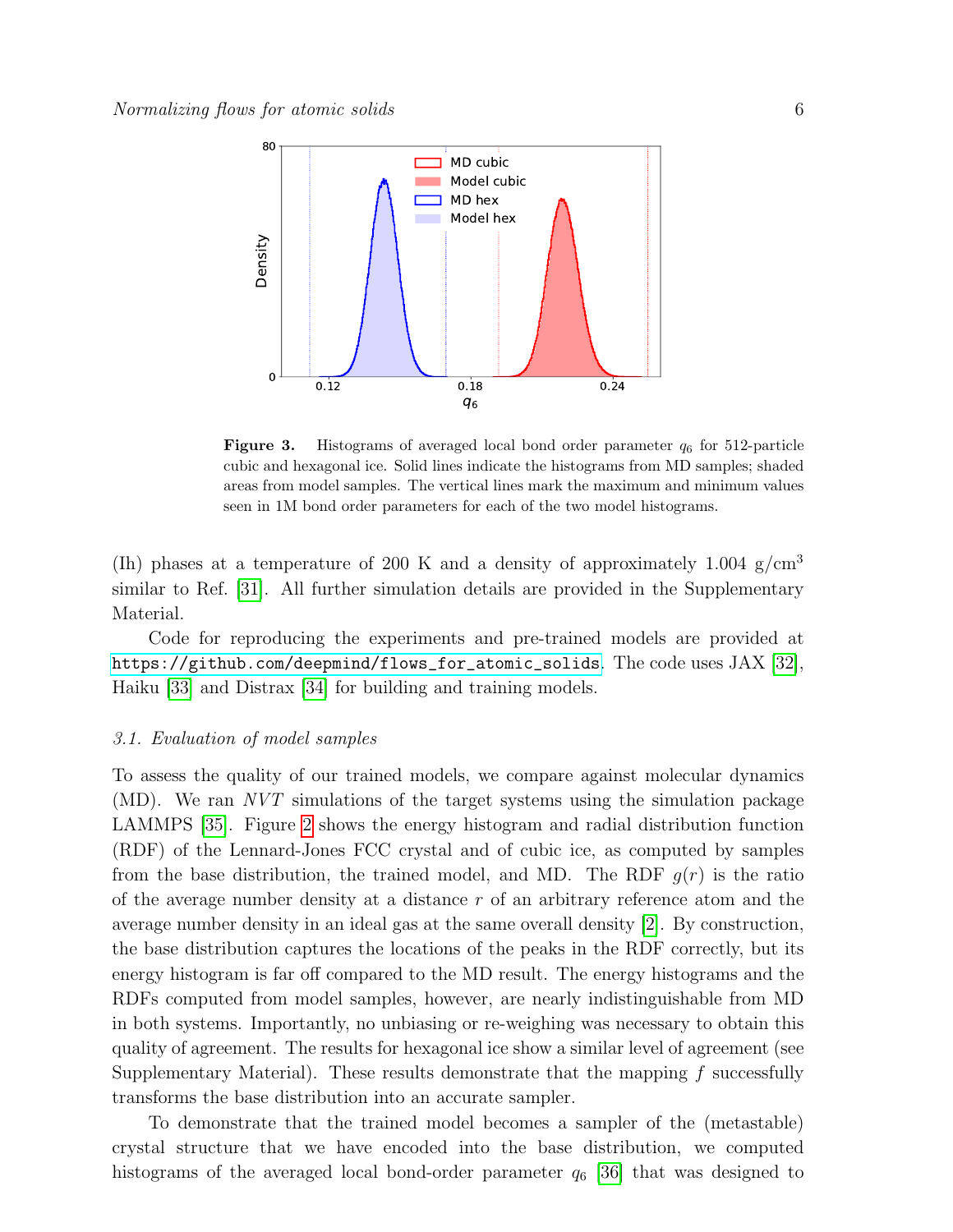discriminate between different phases (see Fig. [3\)](#page-5-0). We can see that the two histograms are well separated and agree with MD, showing that the model does indeed become an accurate sampler of only the crystal state encoded in the base distribution. If that were not the case, we could have enforced it by adding a biasing potential to the energy, as commonly done in nucleation studies that employ umbrella sampling [\[37\]](#page-10-21).

#### 3.2. Free energy estimation

Next, we use the trained flow models to estimate the Helmholtz free energy  $F$  for various system sizes, which is given by [\[2\]](#page-9-1)

$$
F = -\beta^{-1} \left( \ln Z - \ln N! \right). \tag{4}
$$

We note that the thermal de Broglie wavelength does not appear in the above expression as we set it to  $\sigma$ , following Ref. [\[38\]](#page-10-22), and absorb it into Z by expressing x in reduced units. We then estimate  $\ln Z$  by first defining a generalized work function [\[19\]](#page-10-6)

$$
\beta \Phi(x) = \beta U(x) + \ln q(x). \tag{5}
$$

The average work value  $\langle \beta \Phi(x) \rangle_q$  is also our training objective in Eq. [\(3\)](#page-2-0). We then harness the trained flow to draw a set of samples  $\{x^{(m)}\}_{m=1}^M$  from q and estimate  $\ln Z$ via the targeted free energy perturbation estimator [\[19\]](#page-10-6)

<span id="page-6-0"></span>
$$
\ln Z = \ln \left\langle \exp(-\beta \Phi(x)) \right\rangle_q \approx \ln \frac{1}{M} \sum_{m=1}^{M} \exp(-\beta \Phi(x^{(m)})).
$$
 (6)

The above estimation method, referred to as learned free energy perturbation (LFEP) in combination with a learned model [\[21\]](#page-10-8), is appealing, because it does not require samples from p for either training the model or for evaluating the estimator.

Although the approximation in Eq. [\(6\)](#page-6-0) becomes exact in the limit of an infinite sample size, to obtain accurate results for a finite sample set we require sufficient agreement between the proposal and the target distributions [\[19,](#page-10-6) [21\]](#page-10-8). Since  $\beta\Phi$ quantifies the pointwise difference between  $\ln q$  and  $\ln p$  (up to an additive constant), the distribution of generalized work values is a good metric for assessing the quality of the flow for free energy estimation.

Figure [4](#page-7-0) compares distributions of work values computed for the base distribution and for the fully trained model. From the non-negativity of the Kullback–Leibler divergence in Eq. [\(3\)](#page-2-0) it follows that  $\langle \beta \Phi(x) \rangle_q \geq -\ln Z$ , with equality if and only if q and p are equal. Therefore, the gap between the average work value and  $-\ln Z$  (which we aim to estimate) quantifies how accurately the model  $q$  approximates the Boltzmann distribution p; for a perfect model, we would expect to see a delta distribution located at  $-\ln Z$  [\[19\]](#page-10-6). The work values obtained with the trained model are indeed sharply peaked near our MBAR estimate of  $-\ln Z$ . On a qualitative level, this shows a clear benefit of LFEP  $[21]$  over the original FEP estimator corresponding to f being the identity map, which failed to converge on this problem.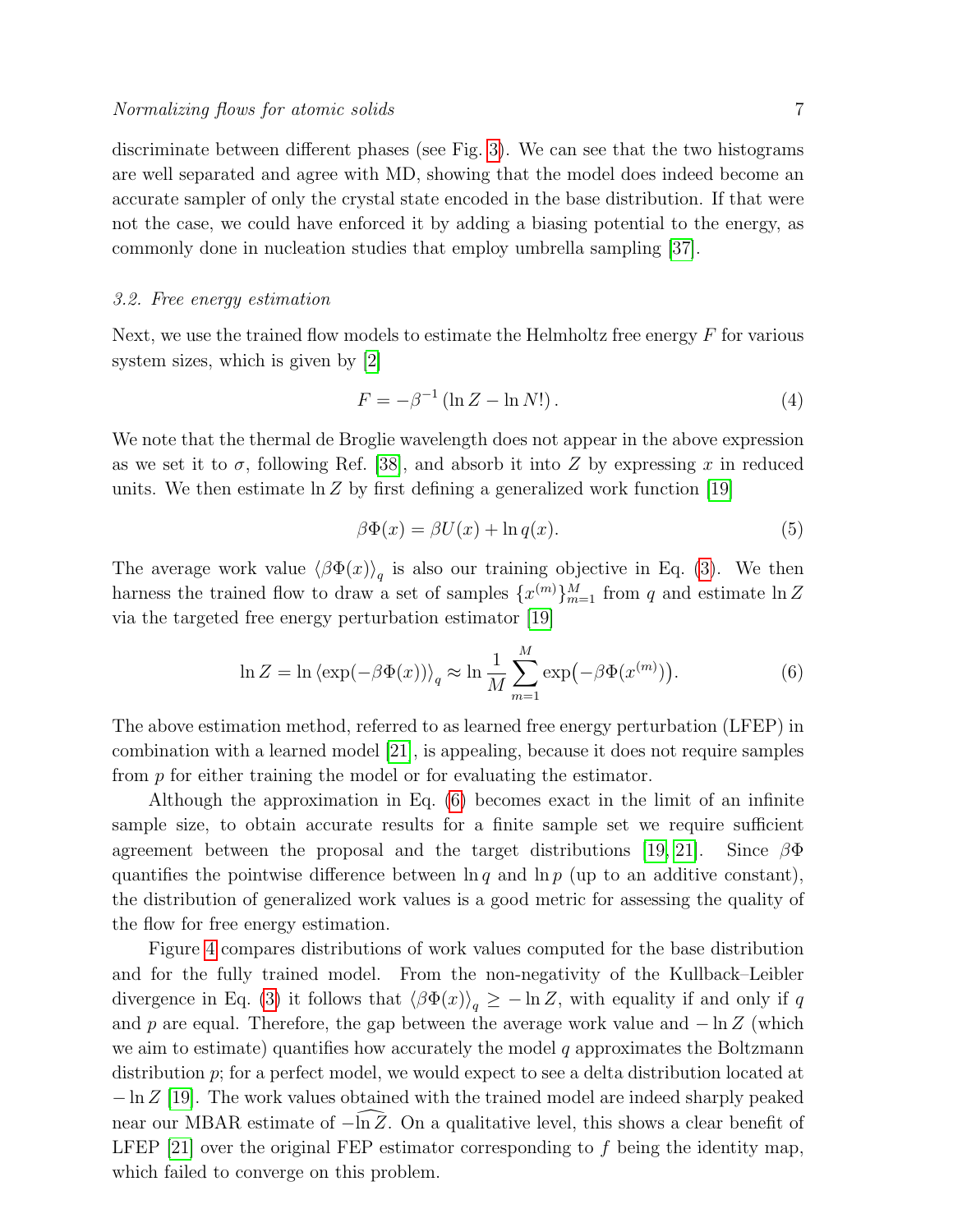

<span id="page-7-0"></span>Figure 4. Histograms of work values  $(\beta \Phi)$  per particle from base and model samples for 500-particle LJ crystal (A) and 512-particle cubic ice (B). The dashed vertical line marks  $-\ln Z/N$  as estimated by MBAR (enlarged in inset). Upper insets: scatter plots of model density vs approximately normalized target density  $\ln \hat{p} = -\beta U - \ln \hat{Z}$ computed from model samples, where the model is either the base distribution or the fully trained model and  $\ln Z$  is the MBAR estimate. The dotted diagonal marks the identity.

Using the same trained model as in LFEP, we can also employ a learned version of the bidirectional BAR estimator (LBAR) [\[21,](#page-10-8) [39\]](#page-10-23). LBAR uses samples from both the base distribution b and from the target  $p$  and is known to be the minimum variance estimator for any asymptotically unbiased method [\[40\]](#page-10-24). The downside compared to LFEP is that an additional MD simulation needs to be performed to obtain samples from p for computing the estimator (but not for training the model).

To verify the correctness of the flow-based free energy estimates, we require an accurate baseline method. The Einstein crystal (and molecule) method [\[38,](#page-10-22) [41\]](#page-10-25) and lattice-switch Monte Carlo (LSMC) [\[42\]](#page-10-26) are common choices for computing solid free energies with different trade-offs. While the former is conceptually simple, we found it challenging to optimize it to high precision, which is consistent with previously reported results [\[30,](#page-10-14) [38\]](#page-10-22). The latter is known to be accurate but provides only free energy differences between two compatible lattices rather than absolute free energies. We therefore tested MBAR as an alternative estimator on this problem and found it yields sufficiently accurate absolute free energy estimates to serve as a reference.

A quantitative comparison of free energy estimates for both systems and different system sizes is shown in Tab. [1](#page-8-0) (see also Supplementary Material). For LFEP we use  $S$ samples from the base distribution b; for LBAR we use S samples from b, plus another  $S$ samples from the target  $p$  obtained by MD; for MBAR we use a sufficiently large number of intermediate states between  $b$  and  $p$  to obtain good accuracy, which we sample using MD (see caption of Tab. [1](#page-8-0) for exact numbers). Overall, we find excellent agreement of the learned estimators with MBAR for both LJ and ice. The LBAR estimates exhibit lower statistical uncertainties than LFEP across the board, with error bars on the order of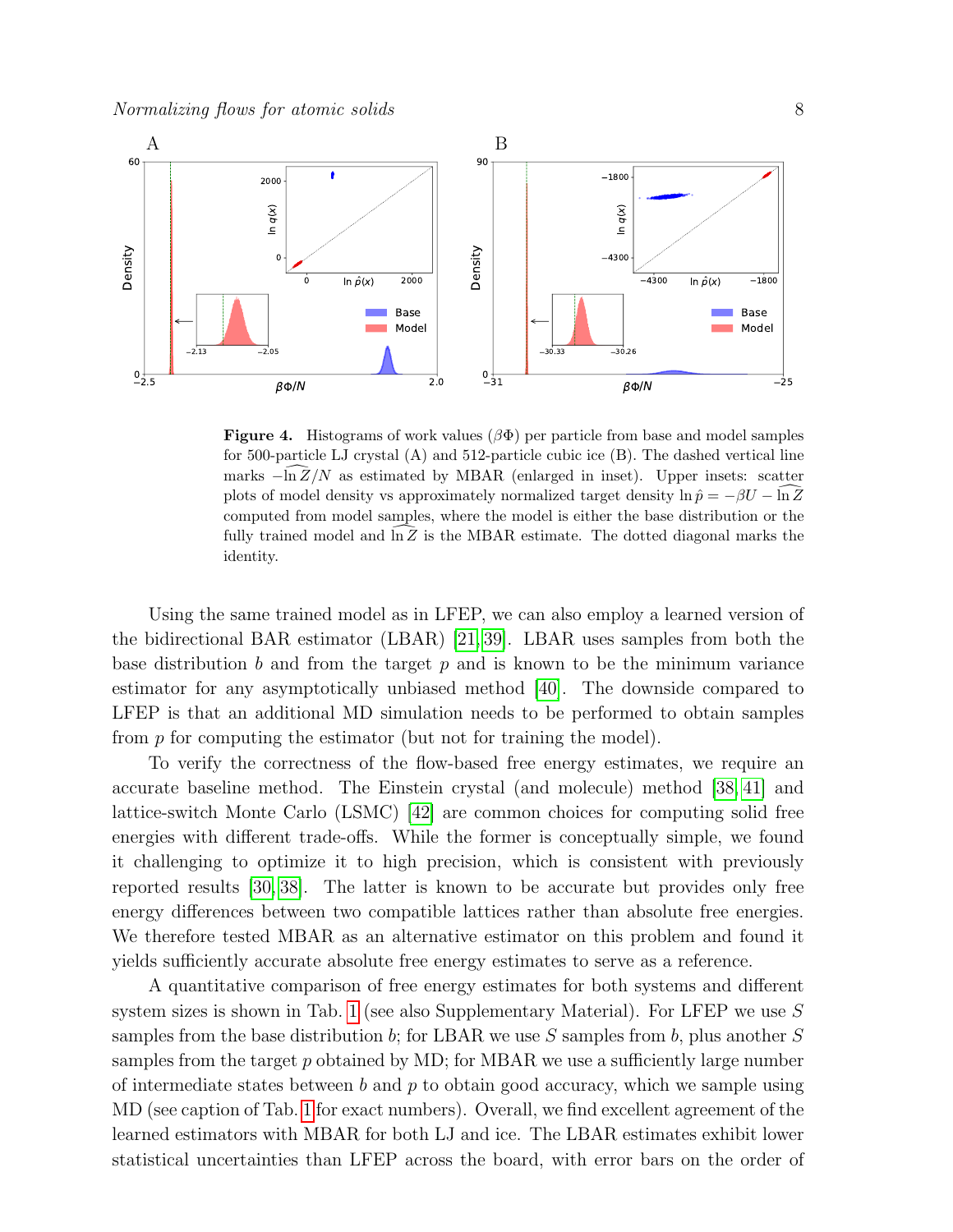<span id="page-8-0"></span>**Table 1.** Helmholtz free energy estimates,  $\frac{\partial \hat{F}}{N}$ , obtained with 2M, 2 × 1M and  $100 \times 10k$  samples for LFEP, LBAR and MBAR for LJ, and 2M,  $2 \times 1M$  and  $200 \times 10k$ samples for ice. Parentheses show the uncertainties in the last digits (two standard errors); error bars for LFEP and LBAR were computed using 10 independently trained models, so they quantify uncertainty both due to randomness in training and due to finite sample size in estimation; error bars for MBAR were computed across 10 independent estimates. The literature value for LJ is  $3.11(4)$  for 256 particles [\[30\]](#page-10-14); the literature value for mW is unknown. See Supplementary Material for further details.

| System       | N   | LFEP            | LBAR           | <b>MBAR</b>     |
|--------------|-----|-----------------|----------------|-----------------|
| $L_{\rm{J}}$ | 256 | 3.10800(28)     | 3.10797(1)     | 3.10798(9)      |
| $L_{\cdot}$  | 500 | 3.12300(41)     | 3.12264(2)     | 3.12262(10)     |
| Ice Ic       | 64  | $-25.16311(3)$  | $-25.16312(1)$ | $-25.16306(20)$ |
| Ice Ic       | 216 | $-25.08234(7)$  | $-25.08238(1)$ | $-25.08234(5)$  |
| Ice Ic       | 512 | $-25.06163(35)$ | $-25.06161(1)$ | $-25.06156(3)$  |
| Ice Ih       | 64  | $-25.18671(3)$  | $-25.18672(2)$ | $-25.18687(26)$ |
| Ice Ih       | 216 | $-25.08980(3)$  | $-25.08979(1)$ | $-25.08975(14)$ |
| Ice Ih       | 512 | $-25.06478(9)$  | $-25.06479(1)$ | $-25.06480(4)$  |

 $10^{-5}k_BT$  per particle. We find it remarkable, however, that LFEP can yield comparable accuracy in most cases without access to MD samples for training or estimation, and without the need for defining intermediate states. Finally, we compute the Helmholtz free energy difference between cubic and hexagonal ice for 216 particles by subtracting the two LFEP estimates in Tab. [1.](#page-8-0) This yields a value of  $12.4(2)$  J/mol which is in good agreement with the reported Gibbs free energy difference of  $11.2(2)$  J/mol obtained with LSMC simulations at atmospheric pressure [\[31\]](#page-10-15).

#### 4. Discussion

In summary, we have proposed a normalizing-flow model for solids consisting of identical particles and have demonstrated that it can be optimized to approximate Boltzmann distributions accurately for system sizes of up to 512 particles, without requiring samples from the target for training. We have shown that flow-based estimates of radial distribution functions, bond-order parameters and energy histograms agree well with MD results, without the need for an unbiasing step. A detailed comparison of free energy estimates further verifies that our flow-based estimates are correct and accurate. Our work therefore clearly demonstrates that flow models can approximate single states of interest with high accuracy without training data, providing a solid foundation for follow-up work.

A current limitation of our proposed method is the computational cost of training. Although generating samples from the model and obtaining their probability density is efficient as it is trivially parallelizable, training the model with gradient-based methods is inherently sequential. While training took only a day on the smallest system (64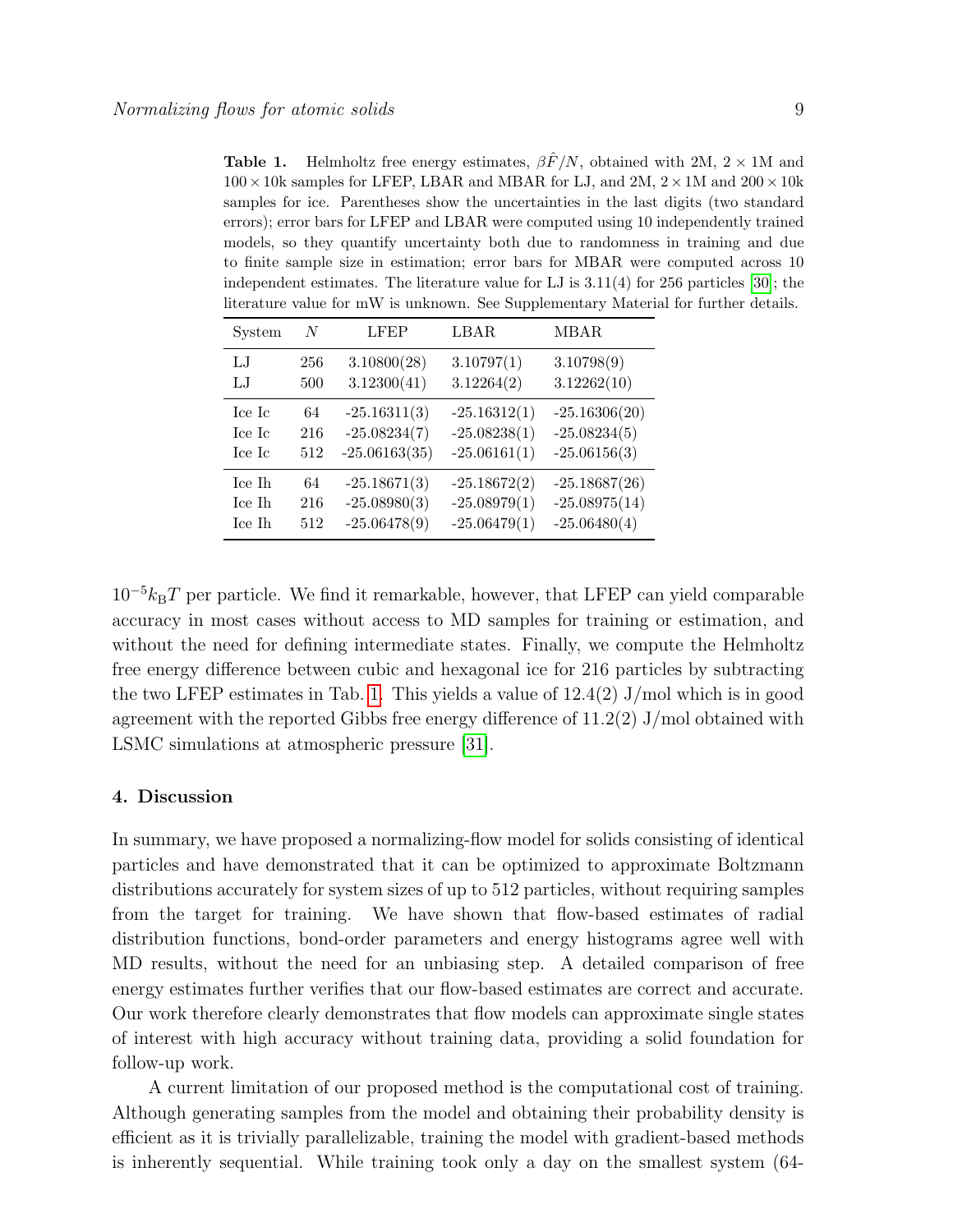particle mW), reaching convergence of the free energy estimates for the biggest systems (512-particle mW and 500-particle LJ) took approximately 3 weeks on 16 A100 GPUs (details in the Supplementary Material). Therefore, our approach is best suited for applications where the cost of training can be amortized across several evaluations. In particular, a promising research direction is training a single model parameterized by state variables or order parameters (such as temperature, pressure, particle density, etc.), so that a range of states or systems can be approximated at the cost of training only once.

With rapid improvements in model architectures, optimizers and training schemes, it seems likely that this type of approach can be scaled up to larger system sizes and other types of challenging systems, such as explicit water models with electrostatic interactions and rotational degrees of freedom, in the future. The application and adaptation of increasingly suitable normalizing flows is a very active area of research, for example, the concurrent work on solids in Ref. [\[43\]](#page-10-27), yielding increasingly flexible flows for progressively more general systems. The end-to-end differentiability of our approach (or one more general) could be leveraged to address difficult inverse material design problems, extending recent MD-based approaches [\[44\]](#page-10-28).

#### Acknowledgments

We would like to thank our colleagues Stuart Abercrombie, Danilo Jimenez Rezende, Th´eophane Weber, Daan Wierstra, Arnaud Doucet, Peter Battaglia, James Kirkpatrick, John Jumper, Alex Goldin and Guy Scully for their help and for stimulating discussions.

# References

- <span id="page-9-0"></span>[1] Tuckerman M E 2019 Science 365 982–983
- <span id="page-9-1"></span>[2] Frenkel D and Smit B 2002 Understanding Molecular Simulation 2nd ed (San Diego: Academic Press) ISBN 978-0-12-267351-1
- <span id="page-9-2"></span>[3] Duane S, Kennedy A, Pendleton B J and Roweth D 1987 Phys. Lett. B 195 216–222
- <span id="page-9-3"></span>[4] Yu I, Takaharu M, Ando T, Harada R, Jung J, Sugita Y and Feig M 2016 eLife 2016;5:e19274
- [5] Lupi L, Hudait A, Peters B, Grünwald M, Gotchy Mullen R, Nguyen A H and Molinero V 2017 Nature 551 218–222
- <span id="page-9-4"></span>[6] Mosalaganti S, Obarska-Kosinska A, Siggel M, Turonova B, Zimmerli C E, Buczak K, Schmidt F H, Margiotta E, Mackmull M T, Hagen W, Hummer G, Beck M and Kosinski J 2021 bioRxiv:2021.10.26.465776
- <span id="page-9-5"></span>[7] Tabak E G and Turner C V 2013 Commun. Pure Appl. Math.  $66$  145–164
- <span id="page-9-6"></span>[8] Rezende D J and Mohamed S 2015 Variational inference with normalizing flows 32nd Int. Conf. Mach. Learn. pp 1530–1538
- <span id="page-9-7"></span>[9] Albergo M S, Kanwar G and Shanahan P E 2019 Phys. Rev. D 100(3) 034515
- [10] Boyda D, Kanwar G, Racanière S, Rezende D J, Albergo M S, Cranmer K, Hackett D C and Shanahan P E 2021 Phys. Rev. D 103(7) 074504
- <span id="page-9-8"></span>[11] Nicoli K A, Anders C J, Funcke L, Hartung T, Jansen K, Kessel P, Nakajima S and Stornati P 2021 Phys. Rev. Lett. 126(3) 032001
- <span id="page-9-9"></span>[12] Nicoli K A, Nakajima S, Strodthoff N, Samek W, Müller K R and Kessel P 2020 Phys. Rev. E 101(2) 023304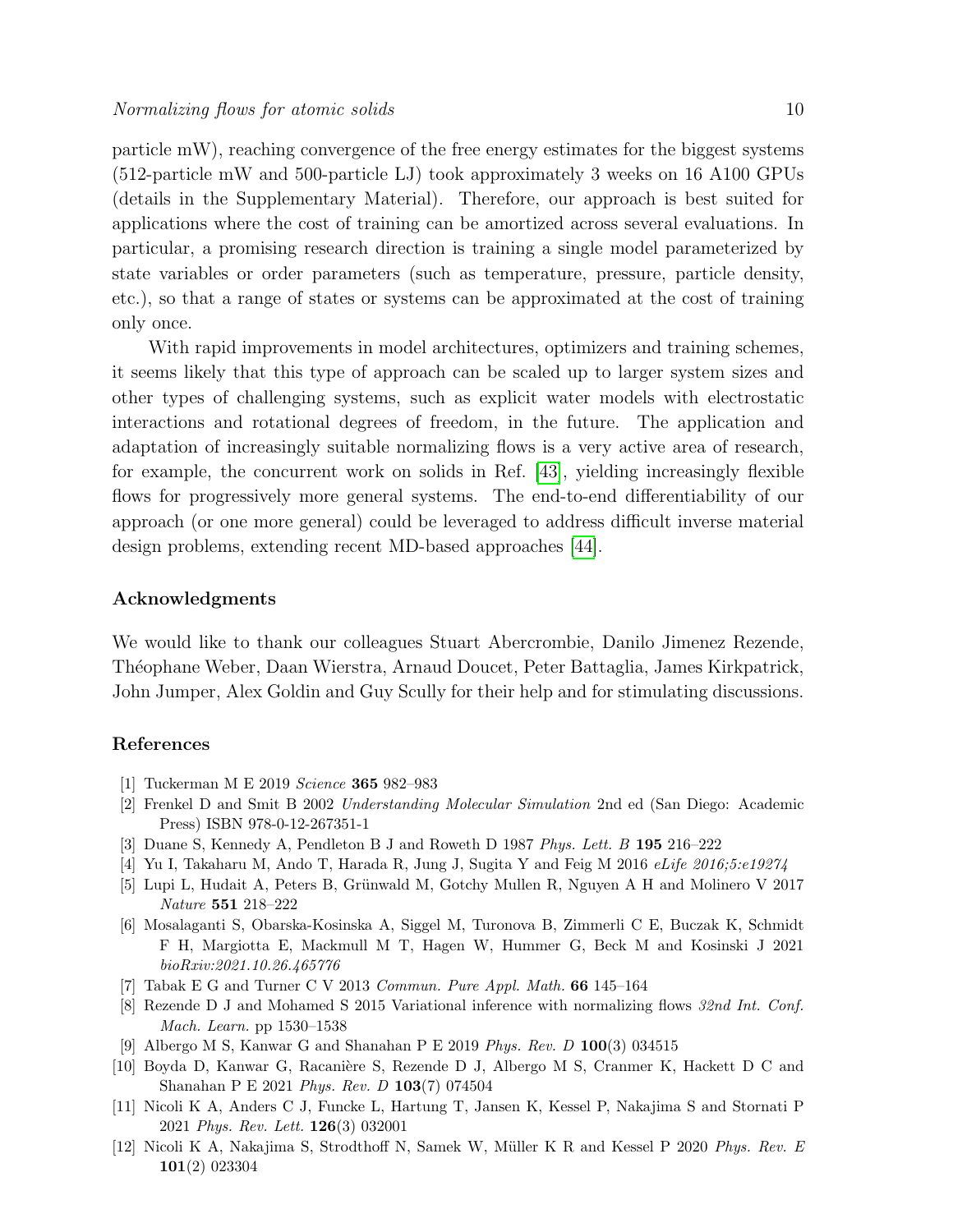- <span id="page-10-0"></span>[13] Noé F, Olsson S, Köhler J and Wu H 2019 Science  $365$  eaaw1147
- <span id="page-10-1"></span>[14] Papamakarios G, Nalisnick E, Rezende D J, Mohamed S and Lakshminarayanan B 2021 J. Mach. Learn. Res. 22 1–64
- <span id="page-10-2"></span>[15] Kobyzev I, Prince S J and Brubaker M A 2021 IEEE Trans. Pattern Anal. Mach. Intell. 43 3964–3979
- <span id="page-10-3"></span>[16] Bugallo M F, Elvira V, Martino L, Luengo D, Miguez J and Djuric P M 2017 IEEE Signal Process. Mag. 34 60–79
- <span id="page-10-4"></span>[17] Müller T, McWilliams B, Rousselle F, Gross M and Novák J 2019 ACM Trans. Graph. 38
- <span id="page-10-5"></span>[18] Shirts M R and Chodera J D 2008 J. Chem. Phys. 129 124105
- <span id="page-10-6"></span>[19] Jarzynski C 2002 Phys. Rev. E 65(4) 046122
- [20] Hahn A M and Then H 2009 Phys. Rev. E 79 011113
- <span id="page-10-8"></span>[21] Wirnsberger P, Ballard A J, Papamakarios G, Abercrombie S, Racanière S, Pritzel A, Rezende D J and Blundell C 2020 J. Chem. Phys. 153 144112
- [22] Ding X and Zhang B 2020 J. Phys. Chem. B 124 10166–10172
- [23] Rizzi A, Carloni P and Parrinello M 2021 J. Phys. Chem. Lett. 12 9449–9454
- <span id="page-10-7"></span>[24] Ding X and Zhang B 2021 J. Phys. Chem. Lett. 12 2509–2515
- <span id="page-10-9"></span>[25] Köhler J, Klein L and Noé F 2020 Equivariant flows: Exact likelihood generative learning for symmetric densities 37th Int. Conf. Mach. Learn. pp 5361–5370
- <span id="page-10-10"></span>[26] Molinero V and Moore E B 2009 J. Phys. Chem. B 113 4008–4016
- <span id="page-10-11"></span>[27] Rezende D J, Papamakarios G, Racanière S, Albergo M S, Kanwar G, Shanahan P E and Cranmer K 2020 Normalizing flows on tori and spheres 37th Int. Conf. Mach. Learn. pp 8083–8092
- <span id="page-10-12"></span>[28] Vaswani A, Shazeer N, Parmar N, Uszkoreit J, Jones L, Gomez A N, Kaiser L and Polosukhin I 2017 Attention is all you need Adv. Neural Inf. Process. Syst.
- <span id="page-10-13"></span>[29] Bender C M, O'Connor K, Li Y, Garcia J J, Oliva J B and Zaheer M 2020 Exchangeable generative models with flow scans 34th AAAI Conf. Artif. Intell.
- <span id="page-10-14"></span>[30] Aragones J L, Valeriani C and Vega C 2012 J. Chem. Phys. 137 146101
- <span id="page-10-15"></span>[31] Quigley D 2014 J. Chem. Phys. 141 121101
- <span id="page-10-16"></span>[32] Bradbury J, Frostig R, Hawkins P, Johnson M J, Leary C, Maclaurin D, Necula G, Paszke A, VanderPlas J, Wanderman-Milne S and Zhang Q 2018 JAX: composable transformations of Python+NumPy programs URL <http://github.com/google/jax>
- <span id="page-10-17"></span>[33] Hennigan T, Cai T, Norman T and Babuschkin I 2020 Haiku: Sonnet for JAX URL [http:](http://github.com/deepmind/dm-haiku) [//github.com/deepmind/dm-haiku](http://github.com/deepmind/dm-haiku)
- <span id="page-10-18"></span>[34] Babuschkin I, Baumli K, Bell A, Bhupatiraju S, Bruce J, Buchlovsky P, Budden D, Cai T, Clark A, Danihelka I, Fantacci C, Godwin J, Jones C, Hennigan T, Hessel M, Kapturowski S, Keck T, Kemaev I, King M, Martens L, Mikulik V, Norman T, Quan J, Papamakarios G, Ring R, Ruiz F, Sanchez A, Schneider R, Sezener E, Spencer S, Srinivasan S, Stokowiec W and Viola F 2020 The DeepMind JAX Ecosystem URL <http://github.com/deepmind>
- <span id="page-10-19"></span>[35] Thompson A P, Aktulga H M, Berger R, Bolintineanu D S, Brown W M, Crozier P S, in 't Veld P J, Kohlmeyer A, Moore S G, Nguyen T D, Shan R, Stevens M J, Tranchida J, Trott C and Plimpton S J 2022 Comput. Phys. Commun. 271 108171
- <span id="page-10-20"></span>[36] Lechner W and Dellago C 2008 J. Chem. Phys. 129 114707
- <span id="page-10-21"></span>[37] Auer S and Frenkel D 2001 Nature 409 1020–1023
- <span id="page-10-22"></span>[38] Vega C and Noya E G 2007 J. Chem. Phys. 127 154113
- <span id="page-10-23"></span>[39] Bennett C H 1976 J. Comp. Phys. 22 245–268
- <span id="page-10-24"></span>[40] Shirts M R, Bair E, Hooker G and Pande V S 2003 Phys. Rev. Lett. 91(14) 140601
- <span id="page-10-25"></span>[41] Frenkel D and Ladd A J C 1984 J. Chem. Phys. 81 3188-3193
- <span id="page-10-26"></span>[42] Bruce A D, Wilding N B and Ackland G J 1997 Phys. Rev. Lett. 79(16) 3002–3005
- <span id="page-10-27"></span>[43] Ahmad R and Cai W 2021 arXiv:2111.01292
- <span id="page-10-28"></span>[44] Goodrich C P, King E M, Schoenholz S S, Cubuk E D and Brenner M P 2021 Proc. Natl. Acad. Sci. U.S.A. 118 e2024083118
- <span id="page-10-29"></span>[45] Kingma D P and Ba J 2015 Adam: A method for stochastic optimization 3rd Int. Conf. Learn.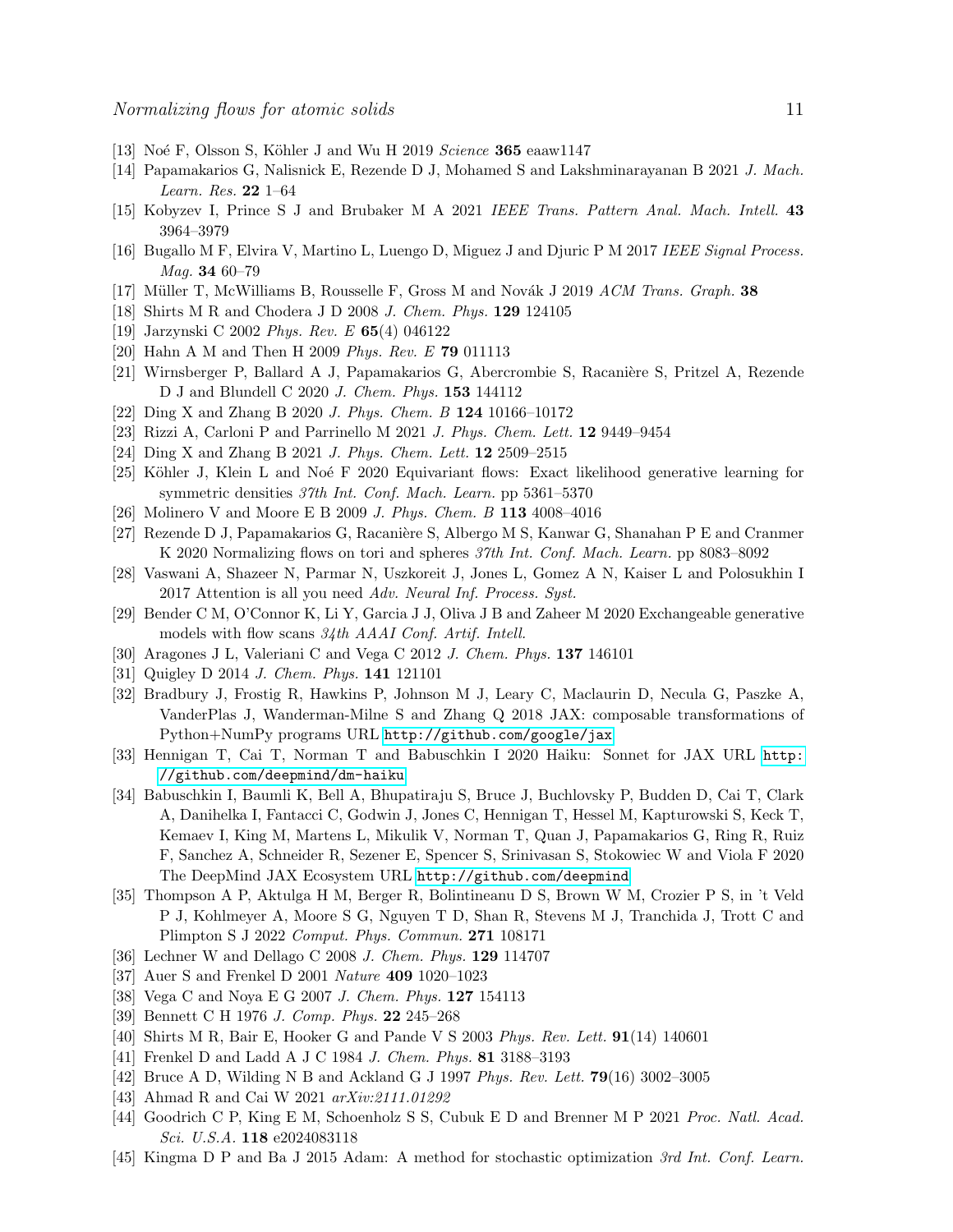Represent.

- <span id="page-11-0"></span>[46] Polson J M, Trizac E, Pronk S and Frenkel D 2000 J. Chem. Phys. 112 5339–5342
- <span id="page-11-1"></span>[47] Vega C, Sanz E, Abascal J L F and Noya E G 2008 J. Phys.: Condens. Matter 20 153101
- <span id="page-11-2"></span>[48] Beutler T C, Mark A E, van Schaik R C, Gerber P R and van Gunsteren W F 1994 Chem. Phys. Lett. 222 529–539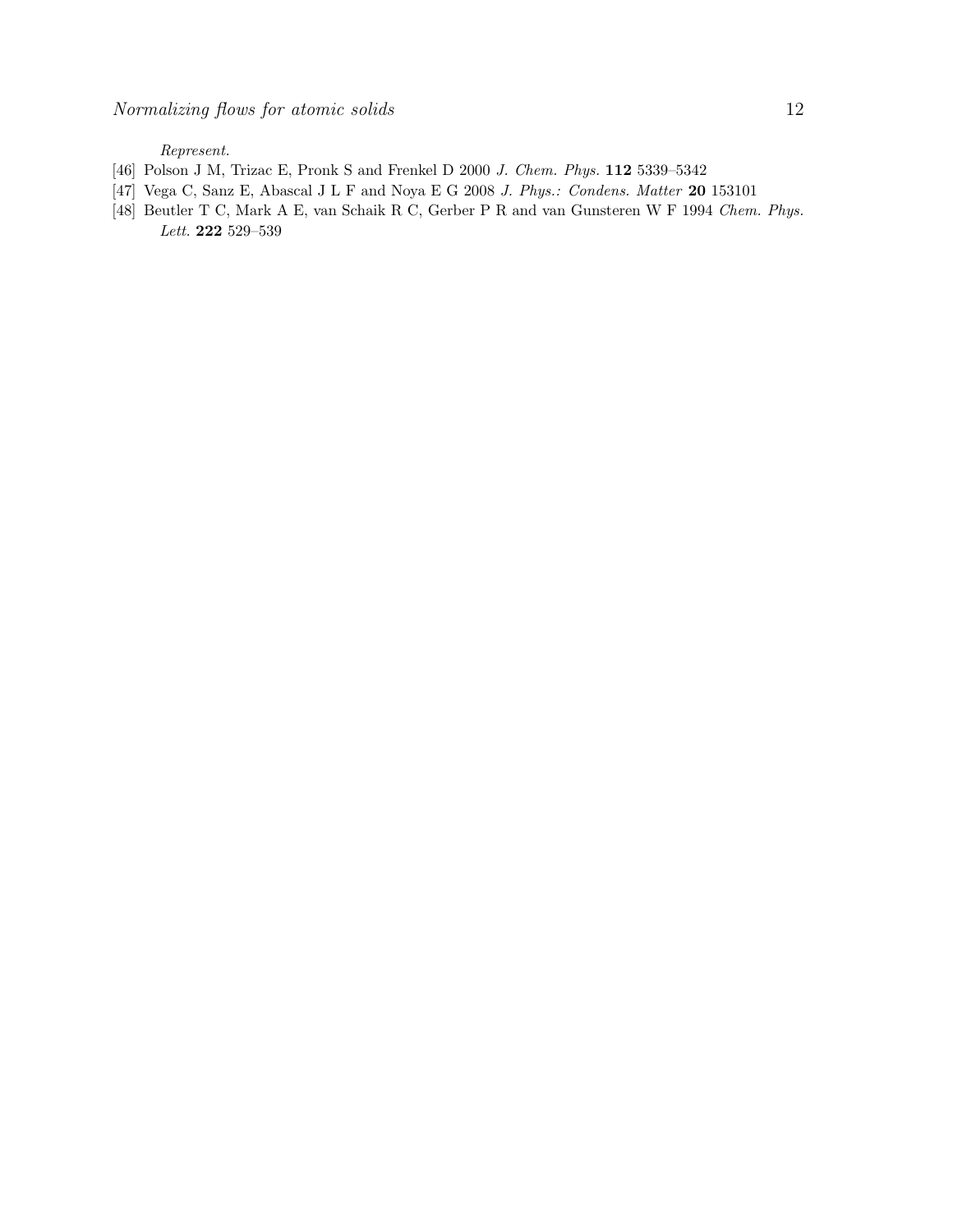# Supplementary Material

## A. Details of flow architecture



Supplementary Figure 1. Flow architecture, based on Ref. [\[21\]](#page-10-8). Improvements are highlighted in yellow (learned circular shift and higher-order circular encoding).

Our normalizing flow  $f = f_K \circ \cdots \circ f_1$  is an improved version of the implementation proposed in Ref. [\[21\]](#page-10-8), which is a sequence of permutation-equivariant coupling layers and is illustrated in Fig. [1.](#page-3-0) Given a subset  $I_k \subset \{1,2,3\}$  of particle coordinates, a coupling layer is an invertible mapping that transforms a collection of N particles as follows:

$$
x_{ni} \mapsto \begin{cases} G(x_{ni}; \psi_{ni}) & i \in I_k \\ x_{ni} & i \notin I_k. \end{cases}
$$
 (S1)

That is, particle coordinates indexed by  $I_k$  are transformed element-wise by a transformation G parameterized by  $\psi$ , whereas the remaining coordinates stay fixed. The parameters  $\psi$  are computed as a function C of all the non-transformed coordinates, that is,  $\psi = C({x_{ni} | i \notin I})$ , which introduces dependencies between particles. Each flow layer  $f_k$  is the composition of two coupling layers with complementary index sets  $I_k$  and  $I_k^c = \{1,2,3\} \setminus I_k$ , so that the particle coordinates which stay fixed in one coupling layer are transformed by the other. In addition, different subsets  $I_k$  are used in different flow layers  $f_k$ , so that all possible coordinate splits are cycled over. The element-wise transformation G is a circular rational-quadratic spline [\[27\]](#page-10-11), which is a non-linear invertible transformation that respects boundary conditions. The function C is a transformer [\[28\]](#page-10-12) in a permutation-equivariant configuration, which ensures that the flow  $f$  is equivariant to particle permutations.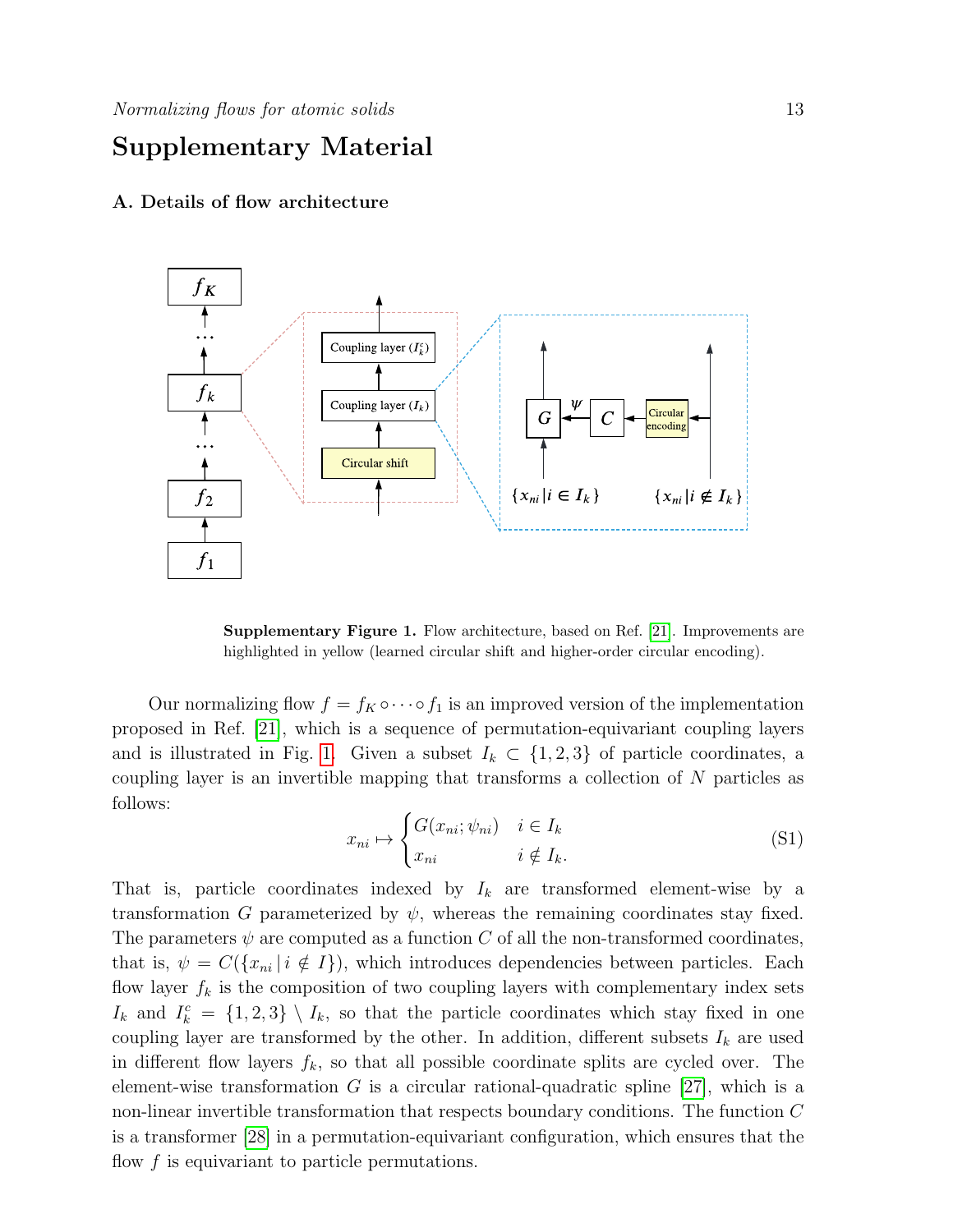We refer the reader to Section V of Ref. [\[21\]](#page-10-8) for further details on the flow architecture. The specific improvements we make in this paper are the following.

• The coupling layers used in Ref. [\[21\]](#page-10-8) have the property that particle coordinates at the edge of the box remain fixed, which limits the flexibility of the flow. To overcome this limitation, we interleave the flow layers  $f_k$  with learned circular shifts, defined by

$$
x_{ni} \mapsto (x_{ni} + c_i) \text{ mod } (L_i/\sigma), \tag{S2}
$$

were  $c_i$  is a learned parameter corresponding to dimension  $i = 1, 2, 3$ . The parameter  $c_i$  is a constant—it does not depend on any of the coordinates—so the Jacobian determinant of the above transformation is equal to 1.

• Reference [\[21\]](#page-10-8) uses a circular encoding of the coordinates prior to feeding them to the transformer in order to encode their periodicity due to periodic boundary conditions. Specifically, a coordinate  $x_{ni}$  is encoded as

$$
x_{ni} \mapsto [\cos(\omega_i x_{ni}), \sin(\omega_i x_{ni})], \tag{S3}
$$

where  $\omega_i = \frac{2\pi}{L_i/\sigma}$ . Here we use a richer encoding that also includes higher-order frequencies, and is defined by

$$
x_{ni} \mapsto [\cos(\omega_i x_{ni}), \sin(\omega_i x_{ni}), \qquad (S4)
$$

$$
\cos(2\omega_i x_{ni}), \sin(2\omega_i x_{ni}), \qquad (S5)
$$

$$
\ldots,\t(56)
$$

$$
\cos(N_f \omega_i x_{ni}), \sin(N_f \omega_i x_{ni})],\tag{S7}
$$

where  $N_f$  is the total number of frequencies, a hyperparameter to be tuned. Although the higher frequency inputs could be deduced from the lowest frequency, we found that the higher frequencies significantly helped the network express more flexible functions.

Table [1](#page-8-0) lists the hyperparameters we used for the experiments in this paper.

## B. Optimization details

All models were trained using the Adam optimizer [\[45\]](#page-10-29). Prior to applying the Adam update rule, we clip the norm of the gradient to be below a maximum value, to avoid potential instability due to large gradients. Also, we reduce the learning rate during training at pre-specified training steps by a constant factor. Table [2](#page-15-0) lists the training hyperparameters we used in our experiments.

The pairwise potentials we use in the experiments (the Lennard-Jones potential and the two-body term of the monatomic Water potential) have the property that they diverge for zero pairwise distance. This can cause numerical problems during training,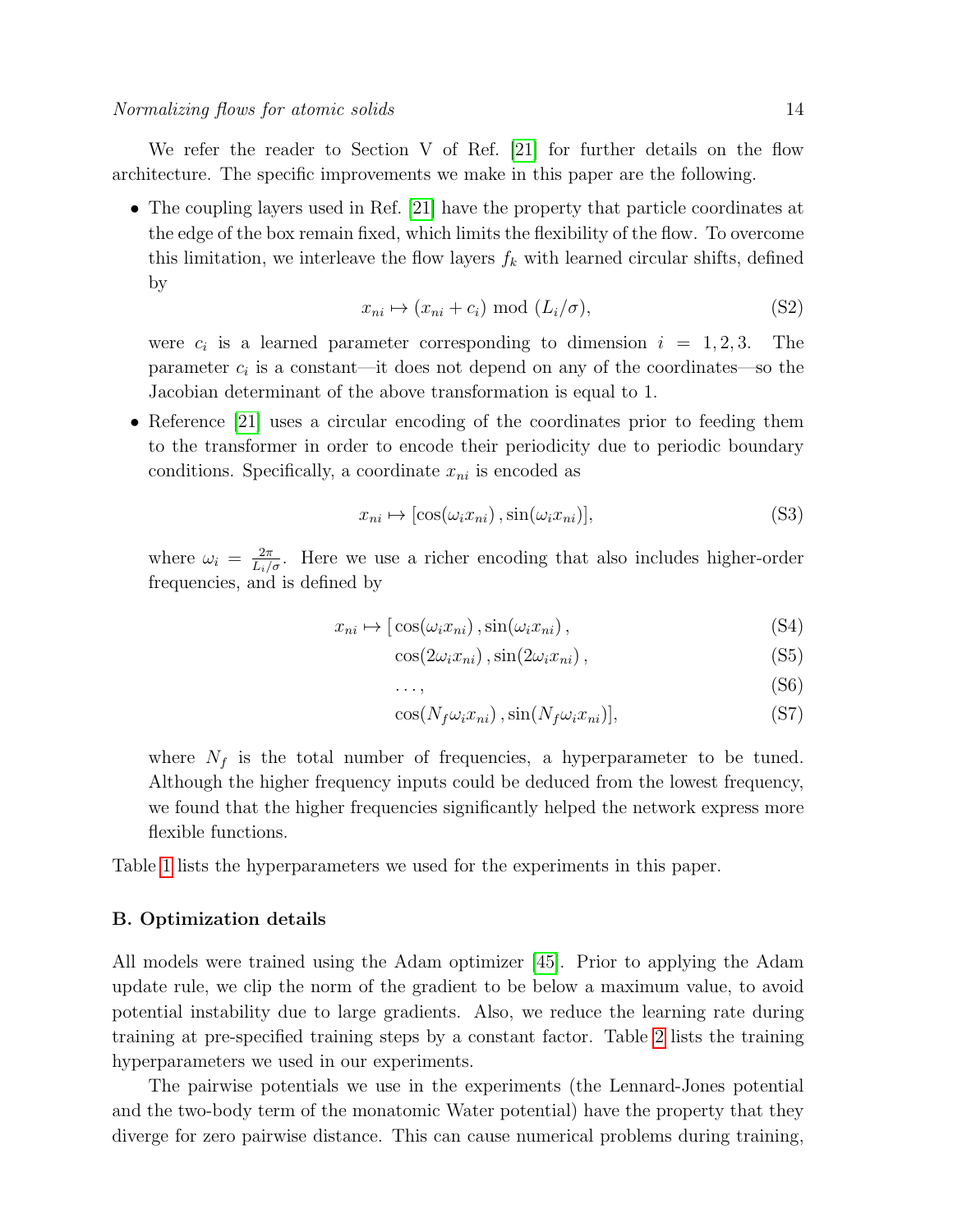| Supplementary Table 1. Model hyperparameters.                     |                                                                        |  |  |  |  |  |
|-------------------------------------------------------------------|------------------------------------------------------------------------|--|--|--|--|--|
| Normalizing flow                                                  |                                                                        |  |  |  |  |  |
| Number of layers $(K)$                                            | 24                                                                     |  |  |  |  |  |
|                                                                   |                                                                        |  |  |  |  |  |
| <b>Transformer</b>                                                |                                                                        |  |  |  |  |  |
| Number of blocks                                                  | $\overline{2}$                                                         |  |  |  |  |  |
| Number of heads                                                   | $\overline{2}$                                                         |  |  |  |  |  |
| Embedding dimension                                               | 256                                                                    |  |  |  |  |  |
| Number of frequencies in circular encod-                          | $8 \text{ (mW 64 particles)}$ , 16 (mW 216 and LJ                      |  |  |  |  |  |
| ing $(N_f)$                                                       | $256$ particles), $24 \, (\text{mW } 512 \text{ particles})$ , $32 \,$ |  |  |  |  |  |
|                                                                   | $(LJ 500$ particles)                                                   |  |  |  |  |  |
|                                                                   |                                                                        |  |  |  |  |  |
| Circular rational-quadratic spline                                |                                                                        |  |  |  |  |  |
| Number of segments                                                | 16                                                                     |  |  |  |  |  |
|                                                                   |                                                                        |  |  |  |  |  |
| <b>Base distribution</b>                                          |                                                                        |  |  |  |  |  |
| Standard deviation of truncated Gaussian $0.01$ (LJ), $0.08$ (mW) |                                                                        |  |  |  |  |  |
| noise (in reduced units)                                          |                                                                        |  |  |  |  |  |

as it can cause the gradients of the loss function to become very large. To avoid this problem, we train on a linearized version of these potentials, defined by:

$$
u_{\rm lin}(r) = \begin{cases} u(r_{\rm lin}) + u'(r_{\rm lin})(r - r_{\rm lin}) & r < r_{\rm lin} \\ u(r) & r \ge r_{\rm lin}, \end{cases} \tag{S8}
$$

where u is the original pairwise potential and  $r_{lin}$  is a distance threshold below which it is linearized. In practice, we set  $r_{lin}$  smaller than the typical distance between particles so linearization has a negligible effect on the target Boltzmann distribution.

## C. Physical systems under study

We apply our method to two particular physical systems in the solid state: truncated and shifted Lennard-Jones (LJ) and monatomic Water (mW). We now summarize the energy functions of these systems.

# C.1. Lennard-Jones

The pairwise LJ potential is given by [\[2\]](#page-9-1)

$$
u_{\text{LJ}}(r) = 4\epsilon \left[ \left(\frac{\sigma}{r}\right)^{12} - \left(\frac{\sigma}{r}\right)^6 \right],\tag{S9}
$$

where r is the distance between two particles,  $\epsilon$  defines the unit of energy and the particle diameter  $\sigma$  the unit of length. To compare free energy estimates with literature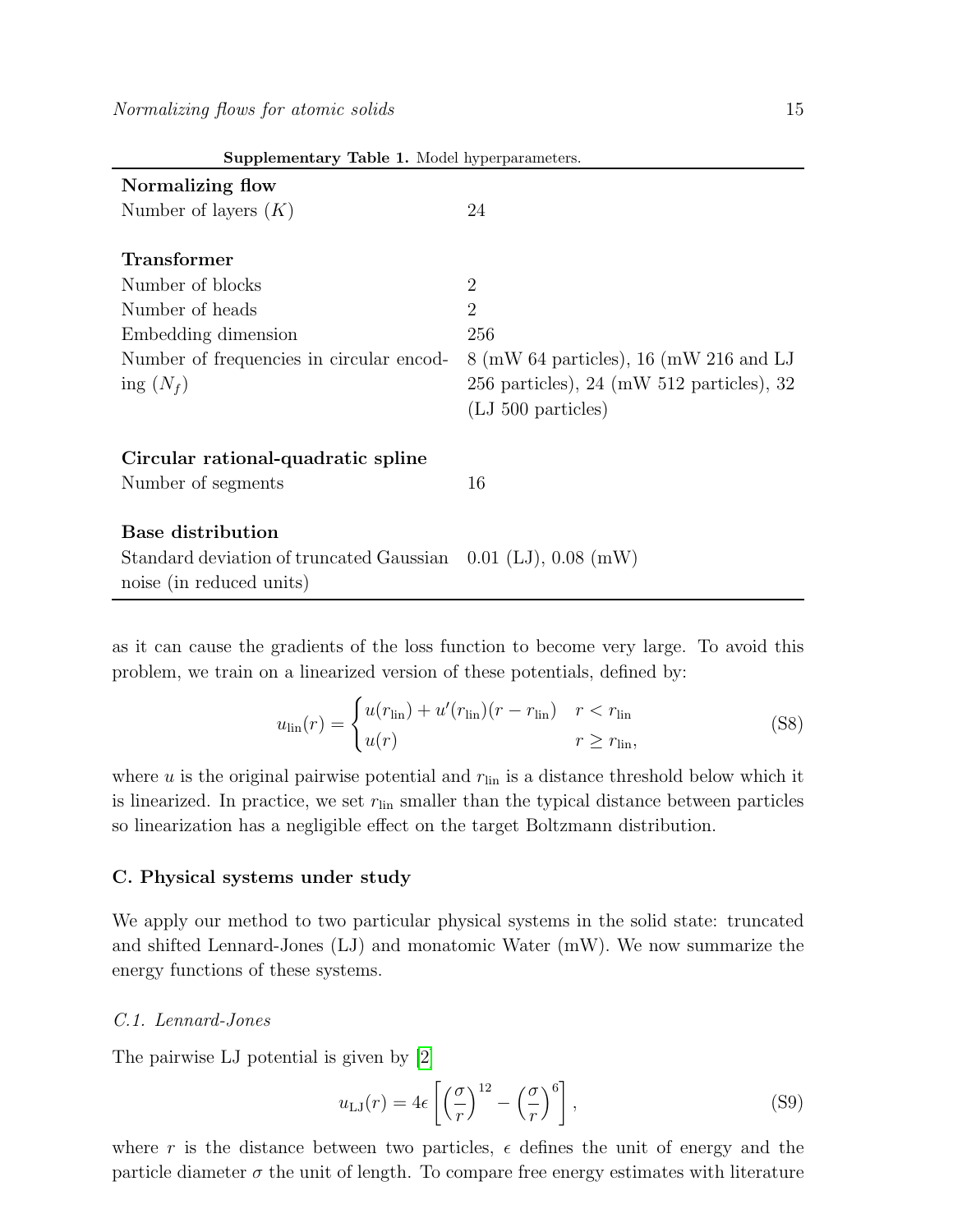| $\alpha$ ouppremember y $\alpha$ and $\alpha$ . Training hyperparameters.                                                                  |                   |  |  |  |  |  |
|--------------------------------------------------------------------------------------------------------------------------------------------|-------------------|--|--|--|--|--|
| General                                                                                                                                    |                   |  |  |  |  |  |
| Batch size                                                                                                                                 | 128               |  |  |  |  |  |
| Maximum gradient norm                                                                                                                      | $10^{4}$          |  |  |  |  |  |
|                                                                                                                                            |                   |  |  |  |  |  |
| Learning-rate schedule                                                                                                                     |                   |  |  |  |  |  |
| Initial learning rate                                                                                                                      | $7 \cdot 10^{-5}$ |  |  |  |  |  |
| Learning-rate decay steps                                                                                                                  | 250k, 500k        |  |  |  |  |  |
| Learning-rate decay factor                                                                                                                 | 0.1               |  |  |  |  |  |
| <b>Energy linearization</b><br>Distance threshold to linearize below $0.8$ (LJ), $0.5$ (mW)<br>$(r_{\text{lin}}/\sigma)$<br>Adam optimizer |                   |  |  |  |  |  |
| $\beta_1$                                                                                                                                  | 0.9               |  |  |  |  |  |
| $\beta_2$                                                                                                                                  | 0.999             |  |  |  |  |  |
|                                                                                                                                            | $10^{-8}$         |  |  |  |  |  |
| $\epsilon$                                                                                                                                 |                   |  |  |  |  |  |

<span id="page-15-0"></span>Supplementary Table 2. Training hyperparameters.

values reported in Ref. [\[30\]](#page-10-14), we employed a spherically truncated and shifted version of the above potential given by [\[2\]](#page-9-1)

$$
u_{\text{tr-sh}}(r) = \begin{cases} u_{\text{LJ}}(r) - u_{\text{LJ}}(r_{\text{c}}) & \text{if } r \le r_{\text{c}},\\ 0 & \text{otherwise}, \end{cases}
$$
(S10)

with  $r_c$  being a radial cutoff set to 2.7 $\sigma$ . The total potential energy comprises contributions over all pairs of the N-particle system described by  $R = (r_1, \ldots, r_N)$ , where  $r_n = (r_{n1}, r_{n2}, r_{n3})$  defines the position of the *n*-th atom with coordinates  $r_{n\alpha} \in [0, L_{\alpha}],$  and is given by

$$
U_{\text{LJ}}(R) = \sum_{i} \sum_{j>i} u_{\text{tr-sh}}(|\tilde{r}_{ij}|), \tag{S11}
$$

where  $\tilde{r}_{ij} = \text{pbc}(r_j - r_i)$  and the function pbc is applied elementwise yielding the shortest, signed distance for the component  $y_\alpha$  of its argument, that is  $pbc(y_\alpha)$  =  $y_{\alpha} - L_{\alpha}$ round $(y_{\alpha}/L_{\alpha})$ . Finally, we switch to reduced units by choosing  $\sigma$  as the unit of length and  $\epsilon$  as the unit of energy, and establish the connection with  $x = R/\sigma$  and  $U(x) = U(R)/\epsilon$  that we introduced in the main text. See Ref. [\[2\]](#page-9-1) for further details on reduced units.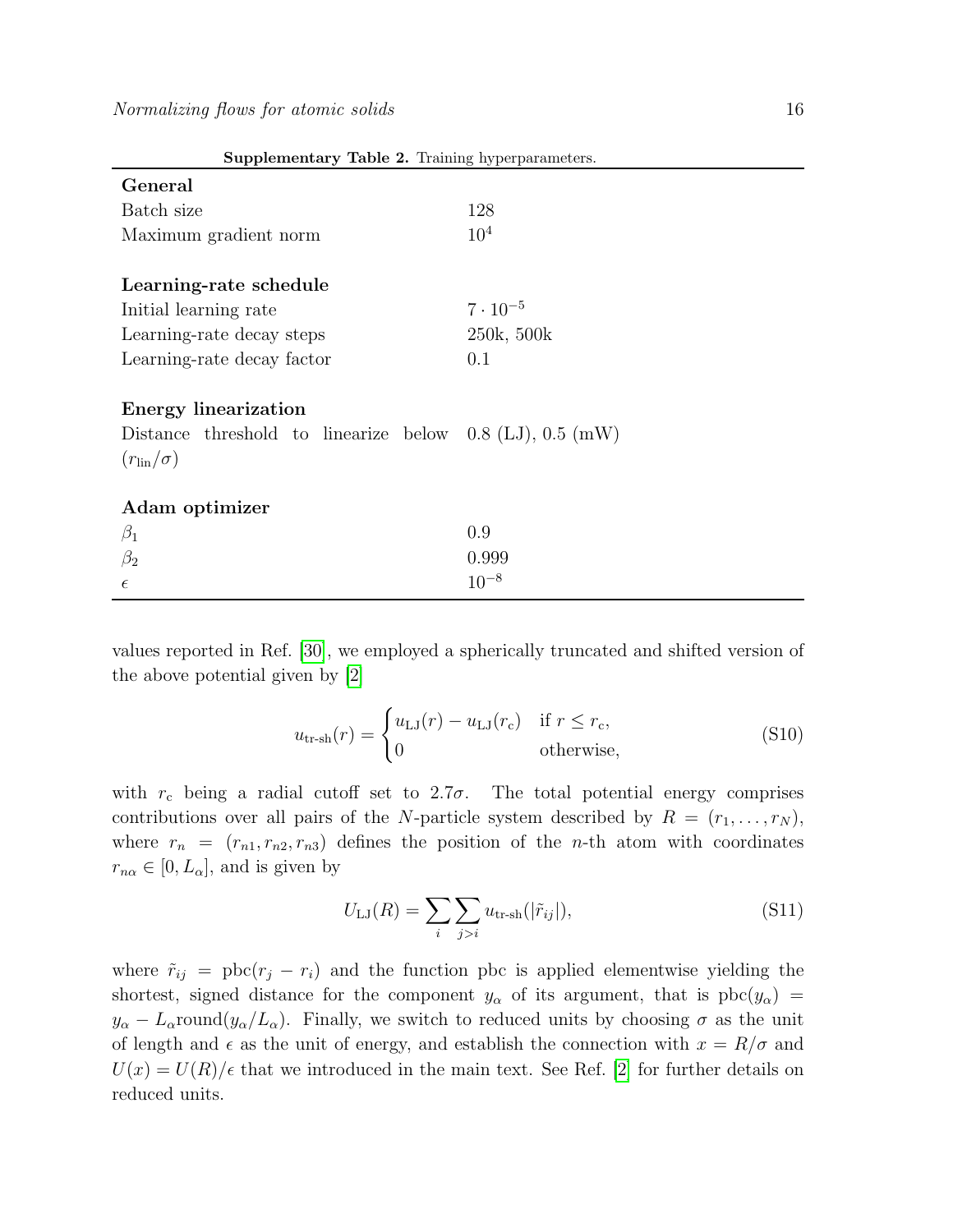|  |  |                       |                        | <b>Supplementary Table 3.</b> Simulation parameters. For LJ, all quantities are reported |  |  |  |                                                                                                              |
|--|--|-----------------------|------------------------|------------------------------------------------------------------------------------------|--|--|--|--------------------------------------------------------------------------------------------------------------|
|  |  |                       | in reduced units.      |                                                                                          |  |  |  |                                                                                                              |
|  |  | $\Delta t$ $T$ $\rho$ |                        | $\tau$ $t_{\rm run}$ $M$ $N_{\lambda}$ $\Lambda_E$                                       |  |  |  |                                                                                                              |
|  |  |                       | L.J $10^{-4}$ 2 $1.28$ | $0.2 \qquad 10^4 \qquad 10^4 \qquad 100 \qquad 2500$                                     |  |  |  |                                                                                                              |
|  |  |                       |                        |                                                                                          |  |  |  | mW 0.1 fs 200 K 0.033567184 $\text{\AA}^{-3}$ 1 ps 10 ns 10 <sup>4</sup> 200 10 kcal/(mol $\text{\AA}^{2}$ ) |

<span id="page-16-0"></span>Supplementary Table 3. Simulation parameters. For LJ, all quantities are reported

# C.2. Monatomic Water

Monatomic Water [\[26\]](#page-10-10) models water as point particles interacting via two-body and three-body potentials. The total energy is given by

$$
U_{\text{mW}}(R) = \sum_{i} \sum_{j>i} \phi_1(\tilde{r}_{ij}) + \sum_{i} \sum_{j\neq i} \sum_{k>j} \phi_2(\tilde{r}_{ij}, \tilde{r}_{ik}, \theta_{ijk})
$$
(S12)

where  $\theta_{ijk}$  is an angle computed for each triplet, and the two functions are

$$
\phi_1(r) = A\epsilon \left[ B \left( \frac{\sigma}{r} \right)^4 - 1 \right] \exp \left( \frac{\sigma}{r - a\sigma} \right) \tag{S13}
$$

and

$$
\phi_2(r, s, \theta) = \lambda \epsilon (\cos \theta - \cos \theta_0)^2 \exp\left(\frac{\gamma \sigma}{r - a\sigma}\right) \exp\left(\frac{\gamma \sigma}{s - a\sigma}\right)
$$
(S14)

with  $A = 7.049556277$ ,  $B = 0.6022245584$ ,  $a = 1.8$ ,  $\lambda = 23.15$ ,  $\theta = 109.47°$  and  $\gamma = 1.2$ . The remaining two parameters  $\epsilon = 6.189$  kcal/mol and  $\sigma = 2.3925$  Å set the scales for energy and length, similarly to the case of LJ above.

#### D. MD simulation details

We used molecular dynamics (MD) to simulate the above systems in the canonical NVT ensemble: N particles in a fully periodic simulation box of volume  $V = L_1L_2L_3$  and temperature T.

All MD simulations were carried out with the package LAMMPS [\[35\]](#page-10-19), defined by the following parameters (see Table [3](#page-16-0) for values). To simulate at constant temperature, we used a Langevin thermostat with damping constant  $\tau$  and subtracted a force for the centre of mass to remain stationary (keyword "zero yes"). The equations of motion were integrated using the velocity Verlet algorithm and discretized using a timestep  $\Delta t$ . We initialized particle positions with the target lattice and performed an equilibration run of length  $t_{\text{run}}$  followed by a production run of the same length during which we sampled particle positions every M timesteps.

#### E. MBAR details

For comparison with the flow-based free energy estimates, we compute the value of the solid free energy using the multistate Bennett acceptance ratio (MBAR) method [\[18\]](#page-10-5).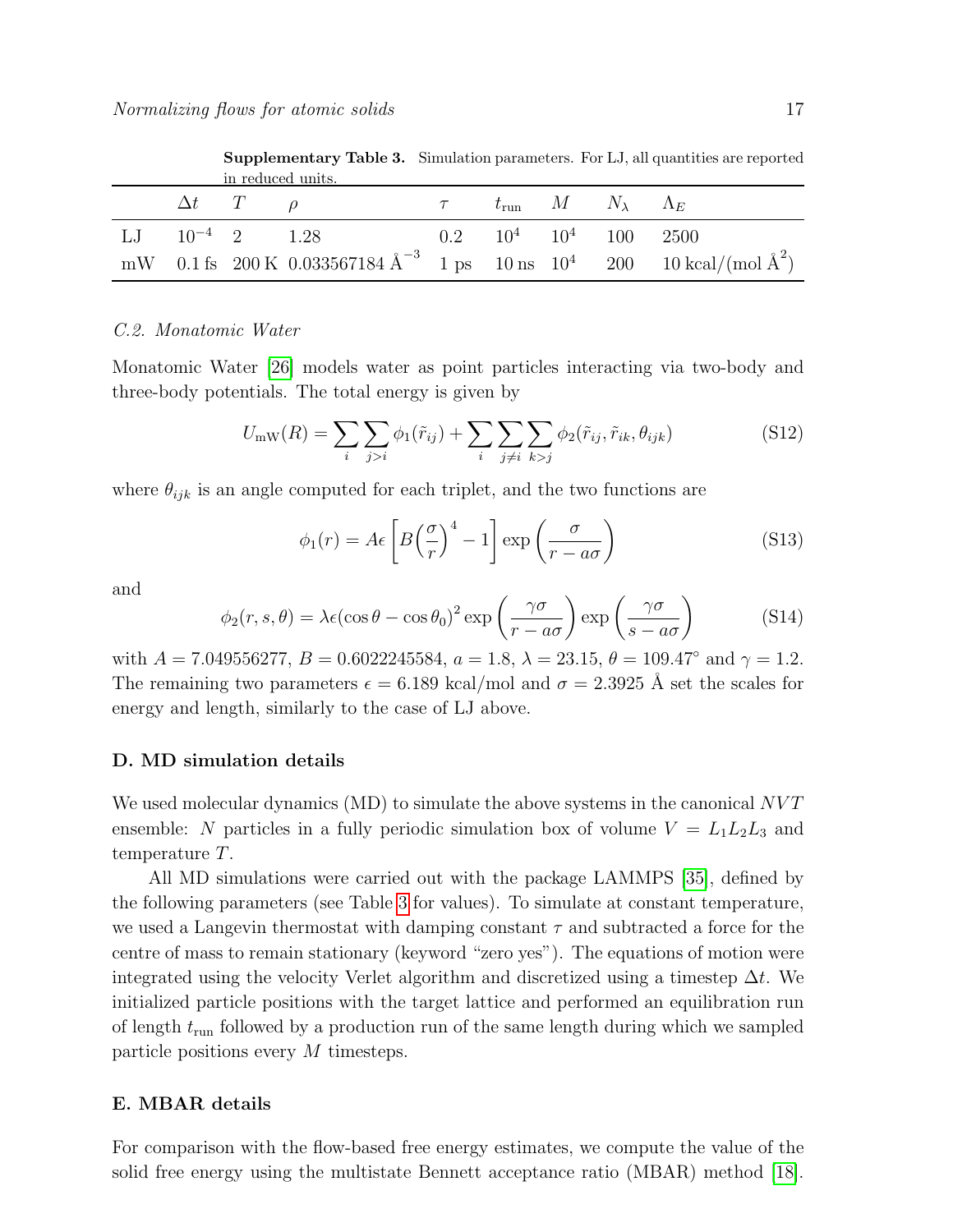To this end, we decomposed the free energy F into two contributions,  $F = F_0 + \Delta F$ . The first term is the free energy of an Einstein crystal, which is approximated as [\[46,](#page-11-0)[47\]](#page-11-1)

$$
\frac{\beta F_0}{N} = \frac{1}{N} \ln \left( \frac{N \Lambda^3}{V} \right) + \frac{3}{2} \left( 1 - \frac{1}{N} \right) \ln \left( \frac{\beta \Lambda_E \Lambda^2}{\pi} \right) - \frac{3}{2N} \ln N, \tag{S15}
$$

where  $\Lambda$  is the thermal de Broglie wavelength, which we set to the particle diameter σ following Ref. [\[38\]](#page-10-22),  $\beta = 1/k_BT$  is the inverse temperature and  $k_B$  is the Boltzmann constant. The quantity  $\Lambda_E$  defines the spring constant of the Einstein crystal with energy

$$
U_{\rm id}(R) = \Lambda_E \sum_{i=1}^{N} |r_i - r_i^0|^2,
$$
\n(S16)

where  $r_i^0$  denotes the position of the lattice site with which particle i is associated. To estimate  $\Delta F$ , we introduced intermediate energies  $U(R; \lambda)$  for each system (see below) to interpolate between the ideal Einstein crystal defined by  $U_{\rm id}(R)$  and the target solid based on a scalar parameters  $\lambda \in [0, 1]$ . We then discretized  $\lambda$  uniformly into  $N_{\lambda}$  values and performed intermediate simulations for each value of  $\lambda$  during which we collected 10k samples per simulation. The energy matrix computed from the samples was then used as input to MBAR [\[18\]](#page-10-5). We repeated this procedure to obtain estimates for ten different random seeds, and reported the mean and two standard deviation across the seed estimates in Tab. [1](#page-8-0) of the main text.

# E.1. Interpolation stages for Lennard-Jones system

We use a softcore lambda version of the LJ potential  $U_{\text{soft}}(R; \lambda)$  to interpolate between  $U_{\text{soft}}(R; \lambda = 0) = 0$  and  $U_{\text{soft}}(R; \lambda = 1) = U_{\text{LJ}}(R)$  [\[48\]](#page-11-2). We then constructed the energy  $U(R; \lambda) = U<sub>soft</sub>(R; \lambda) + (1 - \lambda)U<sub>id</sub>(R)$  for the simulations.

#### E.2. Interpolation stages for monatomic Water

For ice, we employed a simple linear interpolation  $U(R; \lambda) = \lambda U_{\text{mw}}(R) + (1 - \lambda)U_{\text{id}}(R)$ .

## F. Hardware details and computational cost

For our flow experiments, we used 16 A100 GPUs to train each model on the bigger systems (512-particle mW and 500-particle LJ). It took approximately 3 weeks of training to reach convergence of the free-energy estimates. Obtaining 2M samples for evaluation took approximately 12 hours on 8 V100 GPUs for each of these models. Training on the medium-size systems (216-particle mW and 256-particle LJ) until convergence took about 4 days on 8 V100 GPUs, obtaining 2M samples took about 4 hours on 4 V100 GPUs. The 64-particle mW systems trained in one day on 4 V100 GPUs and 2M samples took 2 hours to generate on the same 4 V100 GPUs.

For each baseline MBAR estimate, we performed 100 separate simulations for LJ and 200 for mW, corresponding to the number of stages employed. These simulations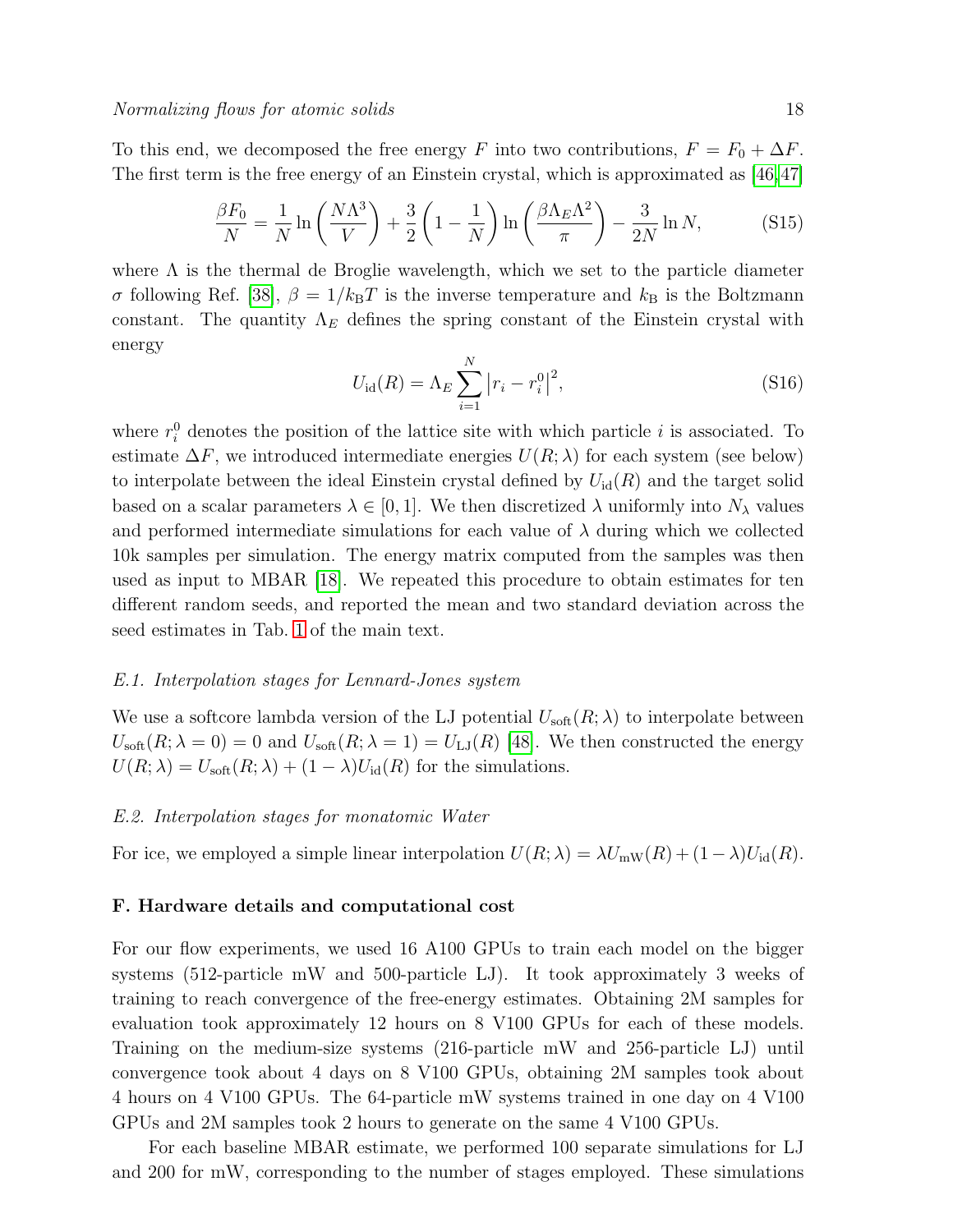were performed with LAMMPS [\[35\]](#page-10-19) and each of them ran on multiple CPU cores communicating via MPI. We used 4 cores for the 64-particle and 216-particle mW experiments and 8 cores for all other systems. The MD simulations completed after approximately 11 and 14 hours for LJ (256 and 500 particles), and 7, 20 and 48 hours for mW (64, 216 and 512 particles). To evaluate the energy matrix for a single MBAR estimate, we decomposed the problem into the number of stages separate jobs (100 for LJ and 200 for mW), so that each worker evaluated all energies for the samples corresponding to a single stage on a V100 GPU. Each of these jobs took less than 10 minutes for LJ (both system sizes) and approximately 0.5, 1 and 4 hours for mW with 64, 216 and 512 particles. Running pymbar [\[18\]](#page-10-5) until convergence on a CPU took between 20 minutes and two hours for a single estimate.

#### G. Supplementary experimental results



**Supplementary Figure 2.** Energy histograms  $(A)$  and radial distribution functions (B) of the base distribution, the fully trained model and MD simulation data, for the 512-particle hexagonal ice system.